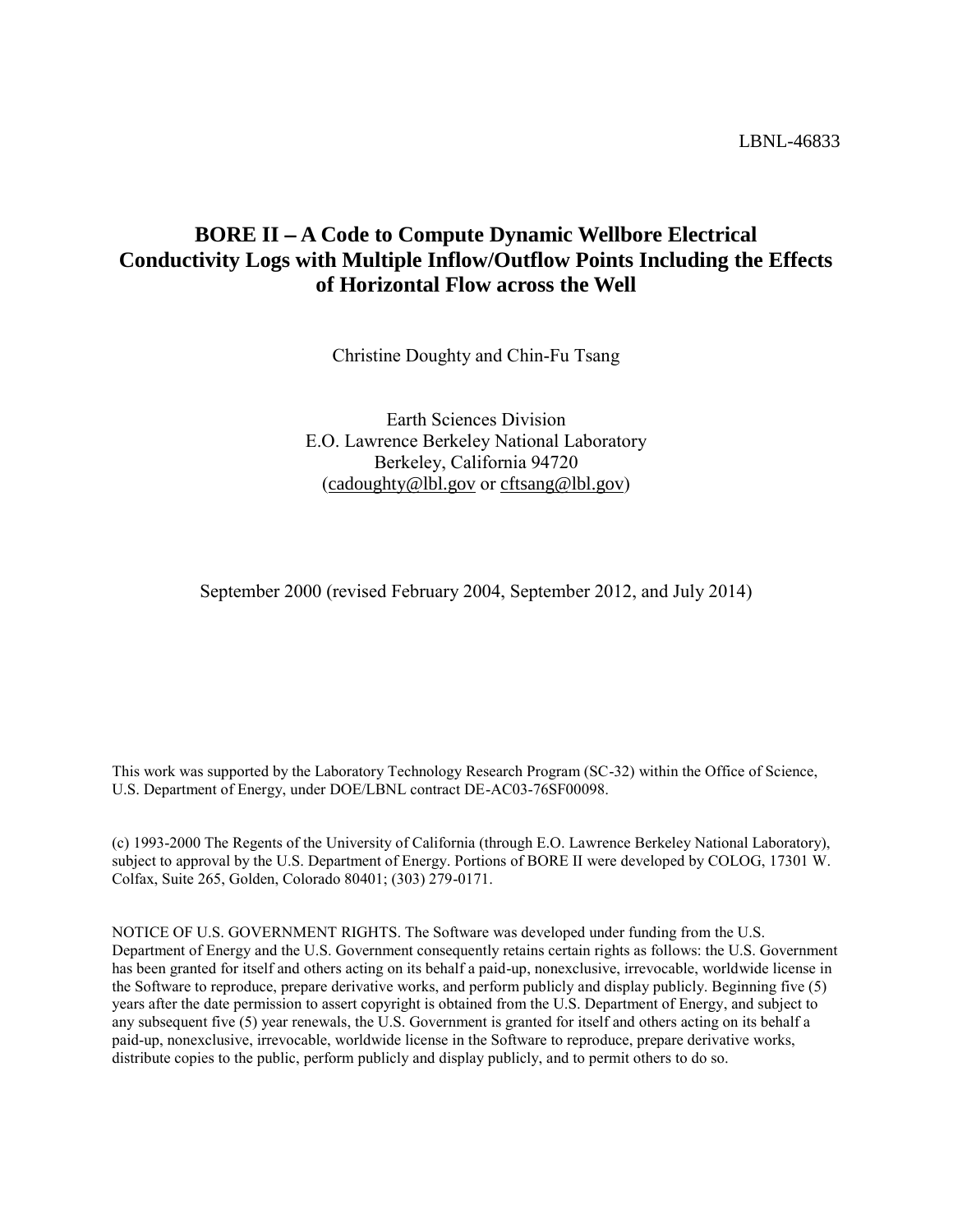#### **Abstract**

Dynamic wellbore electrical conductivity logs provide a valuable means to determine the flow characteristics of fractures intersecting a wellbore, in order to study the hydrologic behavior of fractured rocks. To expedite the analysis of log data, a computer program called BORE II has been developed that considers multiple inflow or outflow points along the wellbore, including the case of horizontal flow across the wellbore. BORE II calculates the evolution of fluid electrical conductivity (FEC) profiles in a wellbore or wellbore section, which may be pumped at a low rate, and compares model results to log data in a variety of ways. FEC variations may arise from inflow under natural-state conditions or due to tracer injected in a neighboring well (interference tests). BORE II has an interactive, graphical user interface and runs on a personal computer under the Windows operating system. BORE II is a modification and extension of an older code called BORE, which considered inflow points only and did not provide an interactive comparison to field data. In this report, we describe BORE II capabilities, provide a detailed user's guide, and show a series of example applications.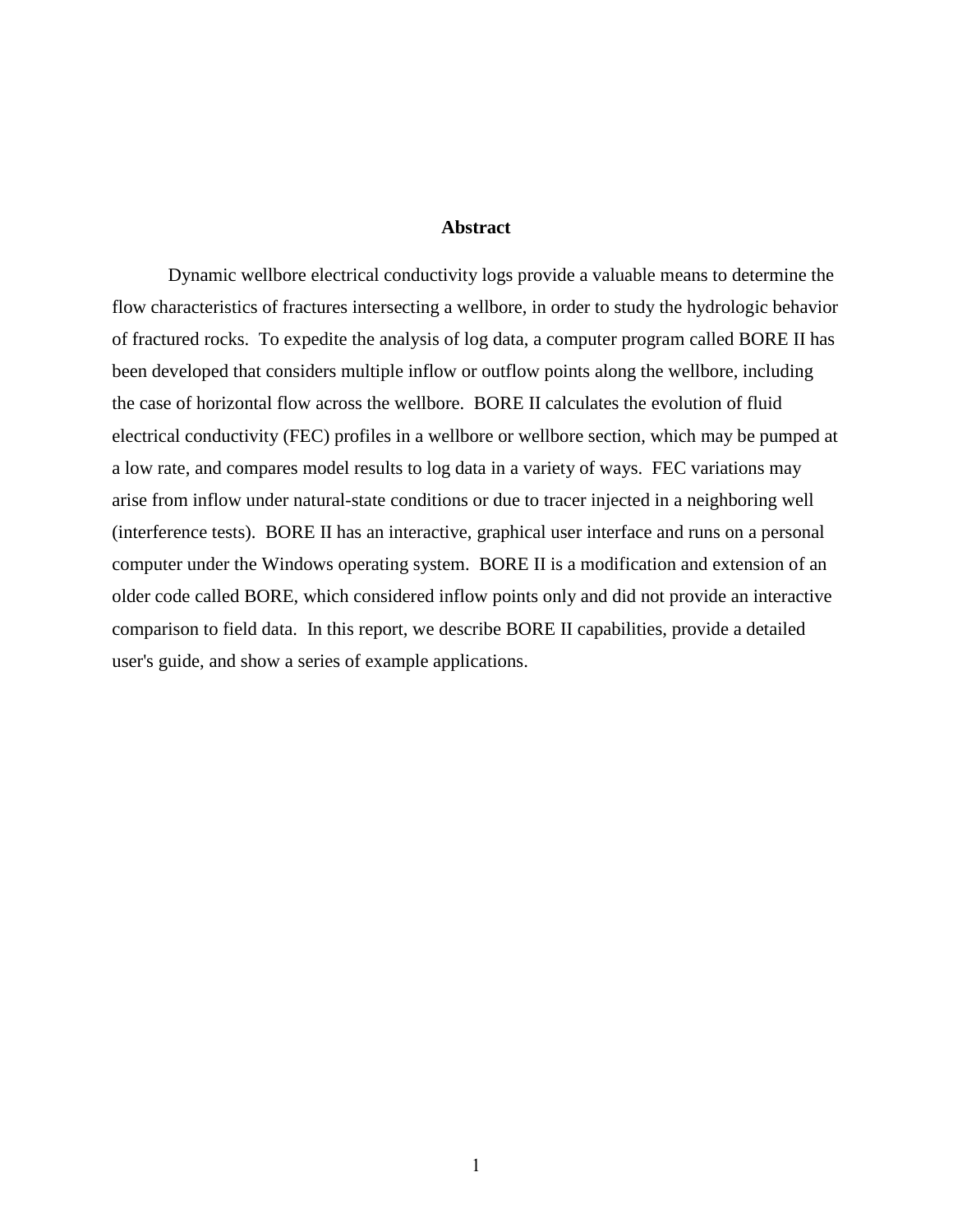#### **1. Introduction**

The variation of formation permeability surrounding a wellbore is useful information not only for identifying hydraulically conducting fractures or other high-conductivity features intercepted by the well, but also for quantifying the heterogeneity of the medium. These are essential data in the evaluation of in-situ flow and transport characteristics at a given site.

Methods to evaluate permeability values along the depth of a well include the packer method, in which constant pressure, constant flow, or pulse tests are conducted in packed-off intervals in a wellbore, and various downhole flow meters. The packer method has the disadvantage that it is very time consuming and costly, and the vertical resolution is limited by the interval between the two packers that can be set in the well. Flow meter methods such as spinners and heat pulse flow meters generally allow better vertical resolution than the packer method, but they are not as accurate in determining permeability, because they mostly measure the wellbore fluid velocity, which is very sensitive to variations in the wellbore radius.

In 1990, Tsang et al. (1990) proposed a method using logs of fluid electric conductivity (FEC) at successive times under constant-pumping conditions to obtain inflow from the formation into the well as a function of depth in the well. In this method, the wellbore is first filled by de-ionized water or water of a constant salinity (i.e., ion concentration) distinct from that of the formation water. This is usually done by passing the de-ionized water down a tube to the bottom of the wellbore at a given rate while simultaneously pumping at the top of the well at the same rate. After this is done, the well is pumped at a constant flow rate, which can be adjusted to optimize wellbore flow conditions. An electric resistivity probe is lowered into the wellbore to scan FEC as a function of depth along the wellbore. This is what is called fluid conductivity logging. A series of five or six such logs are obtained at time intervals over a oneor two-day period. At the depth levels where water enters the wellbore, the conductivity log displays peaks, which grow with time and become skewed in the direction of water flow. By analyzing these logs, it is possible to obtain the permeability and salinity of each hydrologic layer transmitting water. The method has been very successful, being much more accurate than flow meters and much more efficient (much cheaper) than packer tests (Tsang et al. 1990), particularly in low permeability formations. A typical 1000-m section in a deep hole can be tested in two or three days at a spatial resolution of ~0.10 m all along the length of the wellbore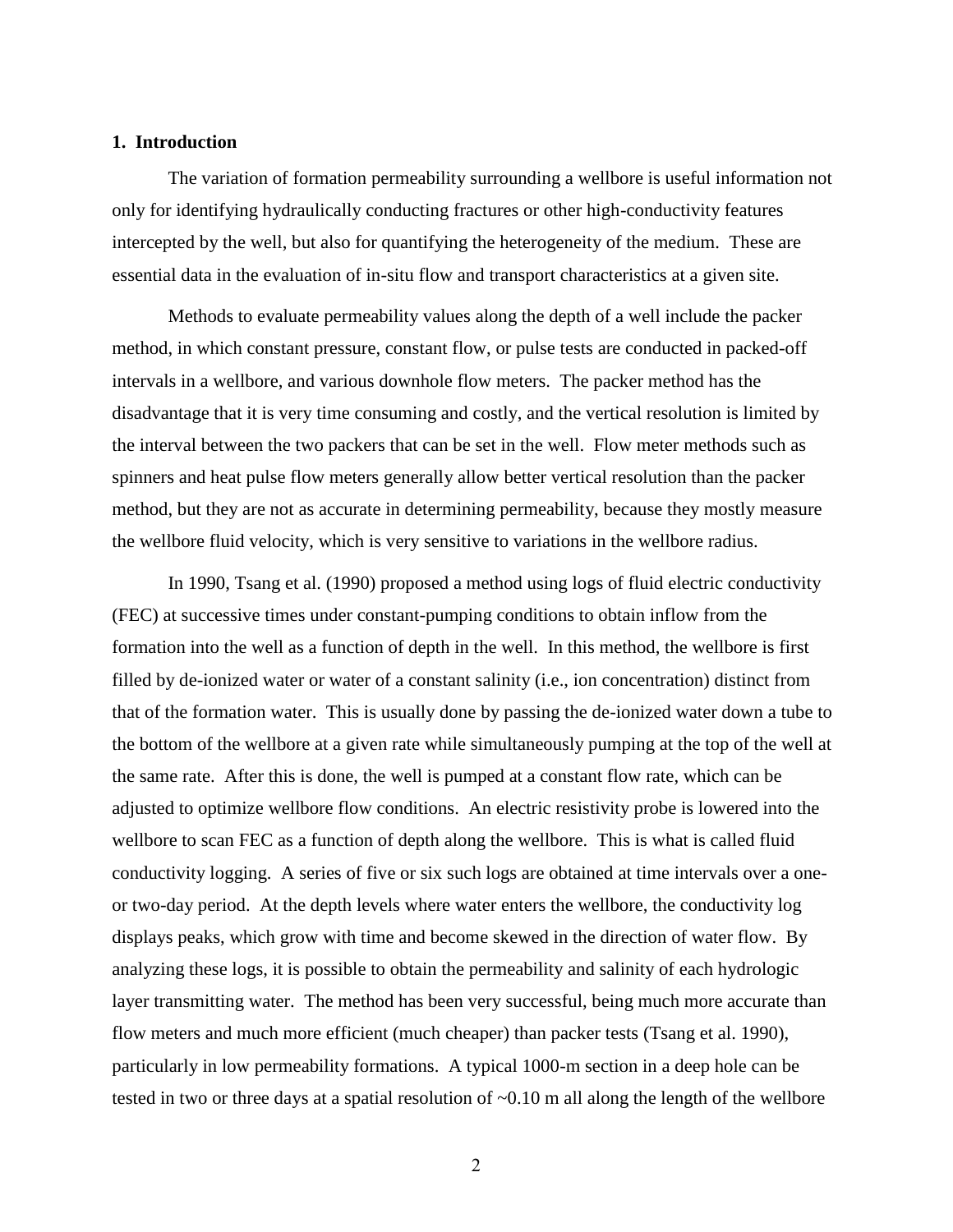section. The method is now being widely used in Europe and the U.S. (Marschall and Vomvoris, 1995; Pedler et al., 1992; Bauer and LoCoco, 1996), both under natural-state flow conditions and while tracer is injected in a neighboring well (i.e., interference tests).

Along with the method, a code was developed called BORE (Hale and Tsang, 1988), which performed the forward calculation to produce wellbore FEC profiles given different inflow positions, rates, and concentrations. The code has been well used over the last decade. However, it appears now that there is a need to revise the code to make it more suitable for current computer environments and to add new capabilities. Thus, the code has been updated to run under current operating systems, provide interactive modification of model parameters, and produce graphical comparisons between model and field data. More importantly, the revised code allows the possible inclusion of both flows into and out of the well at various depths, a feature that has been observed in real field conditions when different layers penetrated by the well have different hydraulic heads. Furthermore, the new code allows the calculation of the case with equal inflow and outflow at the same depth level, which is effectively the special case of horizontal flow across the wellbore. Drost et al. (1968) proposed a measurement of solute dilution in the wellbore to evaluate ambient horizontal flow velocity in the formation and it has become a well-accepted method. The new code provides the opportunity to analyze such cases and to identify the depth interval of horizontal flow to within ~0.1 m as well as to estimate the flow rate. Moreover, one can analyze the combination of horizontal flow across the wellbore and vertical diffusion or dispersion along the length of the wellbore, which is not possible with Drost's solution.

The report is organized as follows. In Section 2, the basic capabilities of the revised code, called BORE II, are described, and the key parameters associated with BORE II are defined. Details of the mathematical background and numerical approach are described in Appendix 1, which is adapted from Hale and Tsang (1988). A user's guide is presented in Section 3, which includes a description of BORE II's interactive user interface, required input items, and options available when running BORE II. Four example applications are given in Section 4 to conclude the report. The papers Doughty et al.(2005, 2008, 2013) provide detailed descriptions of the application of BORE II to real-world problems.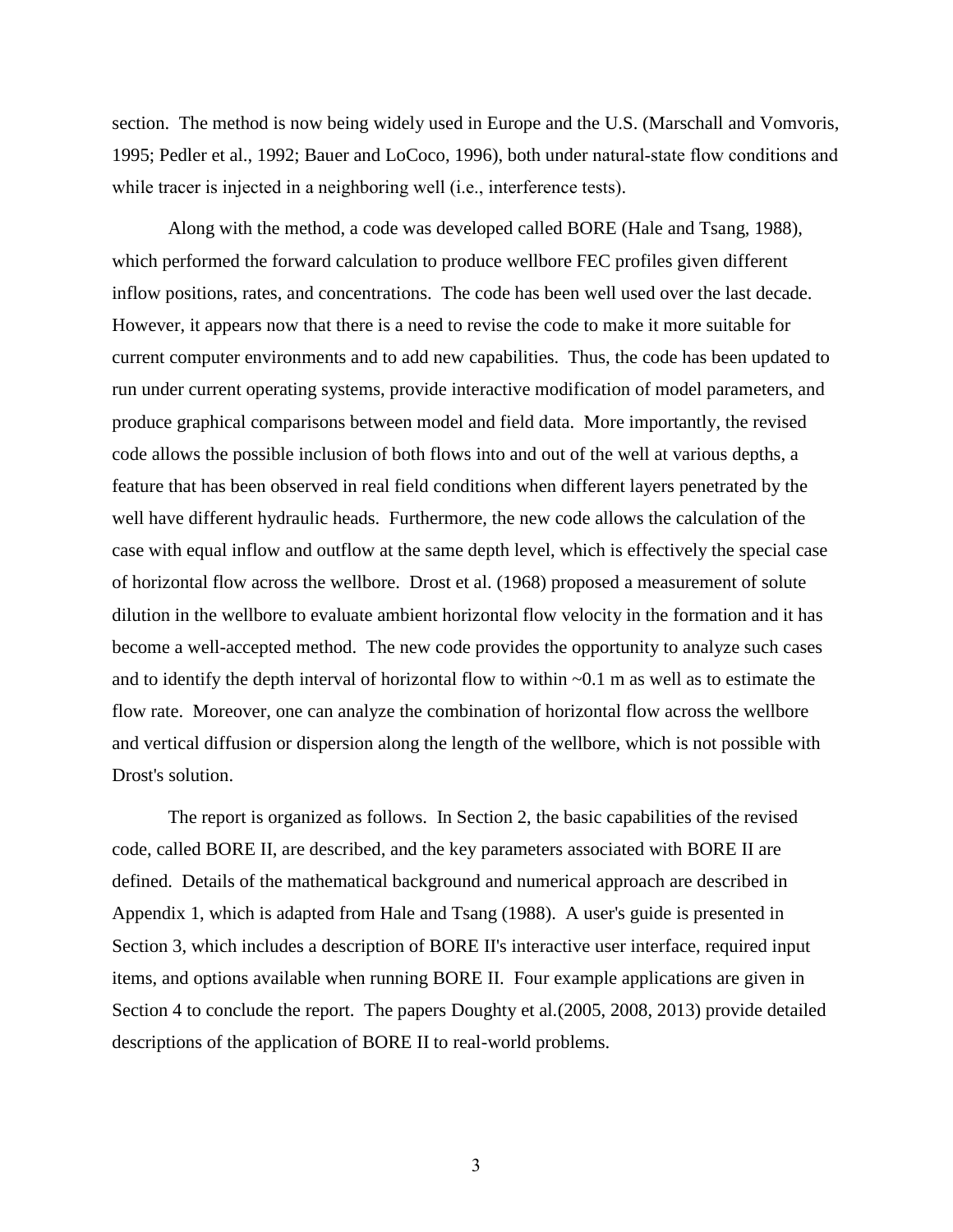We are still open to further improvements of BORE II; any suggestions and comments are invited and should be addressed to the authors.

#### **2. BORE II Capabilities**

BORE II calculates FEC as a function of space and time in a wellbore containing multiple feed points, given the pumping rate of the well, the inflow or outflow rate of each feed point, its location and starting time, and, for inflow points, its ion concentration. A simple polynomial correlation between ion concentration, *C*, and FEC is assumed. Ion transport occurs by advection and diffusion along the wellbore, with instantaneous mixing of feed-point fluid throughout the wellbore cross-section. These assumptions allow use of a one-dimensional model. BORE II divides the wellbore interval under study into equal height cells and solves the advection/diffusion equation using the finite difference method. Further details of the mathematical and numerical approach are given in Appendix 1.

#### *Inflow and Outflow Feed Points*

The original BORE code (Hale and Tsang, 1988) considered inflow points only, so flow through the wellbore was upward at all depths. BORE II allows both inflow and outflow points, so flow in the wellbore can be upward, downward, or horizontal at different depths and flow at either end of the wellbore section being studied can be into or out of the wellbore section or be zero. By convention, upward flow in the wellbore is positive and flow into the wellbore is positive.

#### *Steady and Varying Fluid Flow*

The original BORE code considered steady fluid flow, so feed points had constant flow rates. They also had constant concentrations, but delayed starting times for feed-point concentration to enter the wellbore were allowed. BORE II permits both steady and varying fluid flow. For the steady-flow case, the user specifies flow rate, concentration, and concentration start time for each feed point, but for outflow points (those with negative flow rates) the concentration and concentration start time are not used. Variable flow rate or concentration can be specified for feed points by interpolating from a table of time, flow rate, and concentration. If a table includes both positive and negative flow rates (i.e., a feed point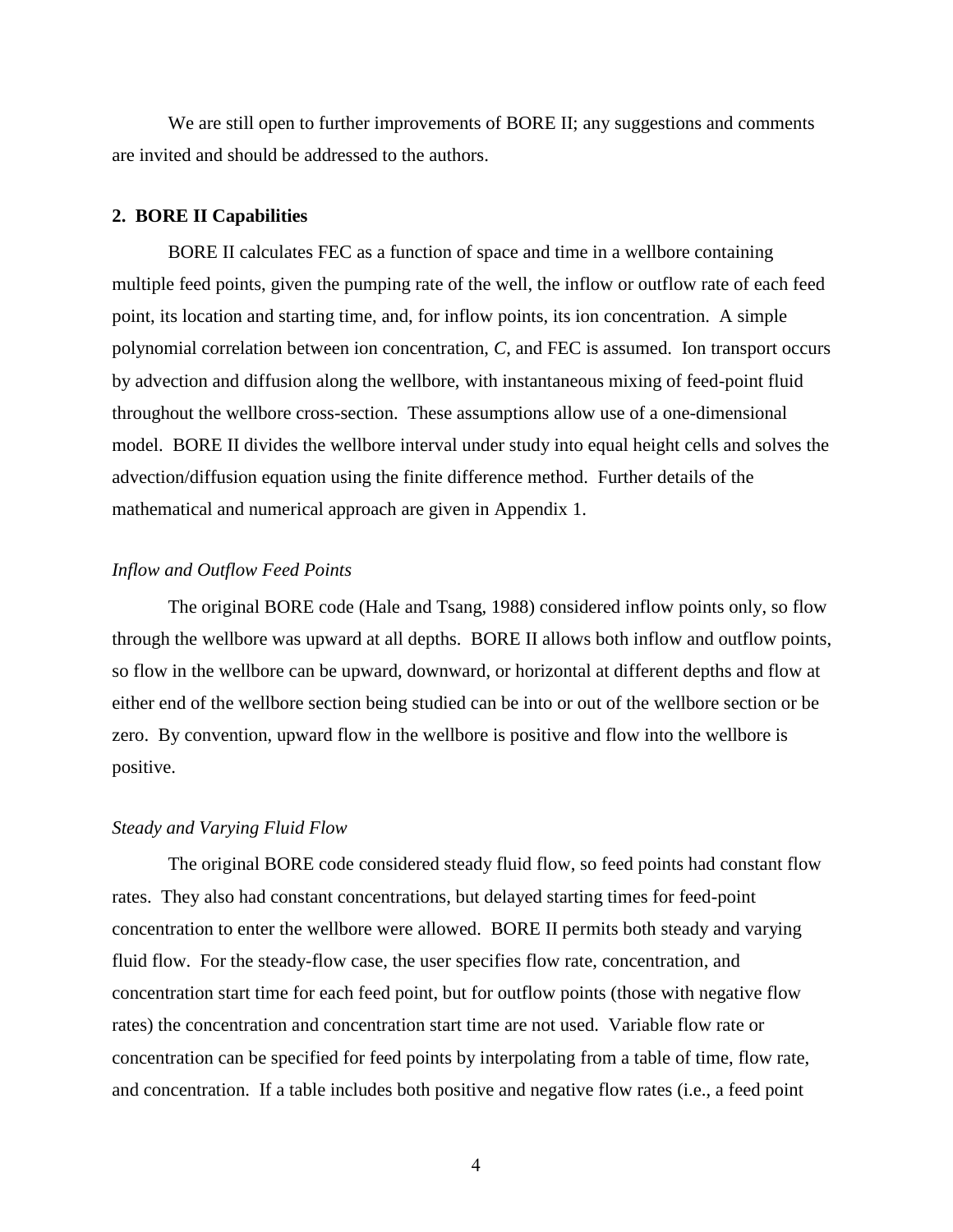alternates between inflow and outflow), the concentration for the positive flow rate is used when interpolating between positive and negative flow rates.

#### *Concentration Boundary Conditions*

If the flow at the top of the wellbore section under study is into the wellbore, the initial concentration for the uppermost cell in the wellbore is used as the inflow concentration. Analogously, if flow at the bottom of the wellbore section is a flow up from greater depths, the initial concentration for the lowermost cell in the wellbore is used as the inflow concentration. Furthermore, for inflow points with a concentration start time greater than zero, the initial concentration of the wellbore is used as the inflow concentration for times less than concentration start time.

#### *Horizontal Flow*

The special case of horizontal flow through the wellbore, as described by Drost et al. (1968), can also be considered, by locating an inflow point and an outflow point with equal magnitude flow rates at the same depth. The flow rates may be specified as either (1) the Darcy velocity through the aquifer or (2) the volumetric flow rate into/out of the wellbore. BORE II multiplies Darcy velocity by the cross-sectional area of the feed point (wellbore diameter times cell height) and Drost's  $\alpha_h$  convergence factor to convert it to a volumetric flow rate. The value of  $\alpha_h$  can range from 1 (no convergence) to 4 (maximum possible convergence, which occurs for the case of a thick, highly-permeable well screen). Drost suggested that for a uniform aquifer with no well screen,  $\alpha_h = 2$ , and that for typical applications, a good choice for  $\alpha_h$  is 2.5. Horizontal flow feed points may have time-varying flow rates, but for Darcy-velocity calculations to make sense, the inflow and outflow rates must be equal and opposite at any time. Thus, if a feed point location changes from a horizontal flow point to a non-horizontal flow point with time, volumetric flow rates must be specified rather than Darcy velocities.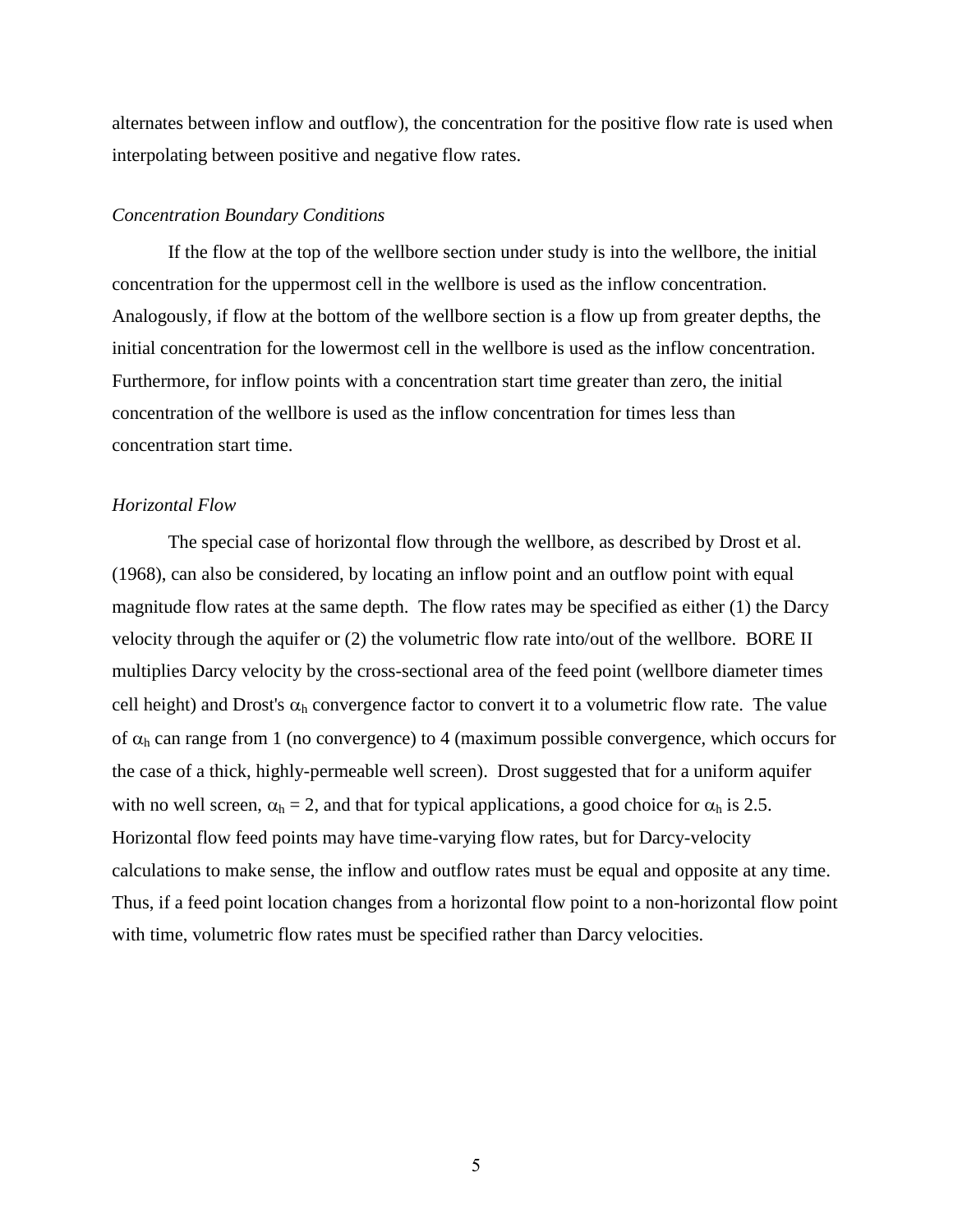# *BORE II Parameters*

| Parameter                  | I/O units*      | Description                                                                                                                                                                                                                                             |
|----------------------------|-----------------|---------------------------------------------------------------------------------------------------------------------------------------------------------------------------------------------------------------------------------------------------------|
| $\mathcal{C}_{0}^{0}$      | g/L             | Ion concentration in the wellbore; converted to FEC<br>using FEC = $\gamma$ + $\beta$ C + $\alpha$ C <sup>2</sup> , where $\alpha$ , $\beta$ , and $\gamma$ are<br>user-specified constants (default values are provided<br>in the code, see Section 3) |
| $C_i$                      | g/L             | Ion concentration of <i>ith</i> feed point                                                                                                                                                                                                              |
| $C_0$                      | g/L             | Initial ion concentration in wellbore                                                                                                                                                                                                                   |
| $D_0$                      | $m^2/s$         | Diffusion coefficient (may include dispersive effects<br>as well as molecular diffusion)                                                                                                                                                                |
| $d_w$                      | Cm              | Wellbore diameter (assumed constant)                                                                                                                                                                                                                    |
| <b>FEC</b>                 | $\mu$ S/cm      | Fluid electrical conductivity                                                                                                                                                                                                                           |
| $q_{\parallel}$            | L/min           | Fluid flow rate in wellbore (upward flow is positive)                                                                                                                                                                                                   |
| $q_i$                      | L/min           | Fluid flow rate of ith feed point; positive for inflow<br>and negative for outflow                                                                                                                                                                      |
| $q_w$                      | L/min           | Fluid flow rate in wellbore at $x_{\text{max}}$ , specified by the<br>user                                                                                                                                                                              |
| $q_0$                      | L/min           | Fluid flow rate in wellbore at $x_{\text{min}}$ (or any depth of<br>interest), calculated internally                                                                                                                                                    |
| T or TEMP                  | $\overline{O}C$ | Temperature (assumed constant)                                                                                                                                                                                                                          |
| $\boldsymbol{t}$           | Hr              | Time                                                                                                                                                                                                                                                    |
| $t_{\rm max}$              | Hr              | Maximum simulation time                                                                                                                                                                                                                                 |
| $t_{0i}$                   | Hr              | Concentration start time of <i>i</i> th feed point                                                                                                                                                                                                      |
| $v_d$                      | m/day           | Darcy velocity through aquifer for horizontal flow<br>$(q_i = v_d \alpha_h \Delta x d_w)$                                                                                                                                                               |
| $\boldsymbol{\mathcal{X}}$ | M               | Depth (positive, increases down the wellbore)                                                                                                                                                                                                           |
| $x_{\min}, x_{\max}$       | M               | Top and bottom, respectively, of wellbore interval<br>being studied                                                                                                                                                                                     |
| $\Delta x$                 | M               | Cell height for wellbore discretization                                                                                                                                                                                                                 |
| $\alpha_h$                 |                 | Drost et al. (1968) convergence factor for horizontal<br>flow                                                                                                                                                                                           |

# *The key parameters associated with BORE II are defined below.*

\*I/O units are chosen for convenience; all quantities are converted to SI units before BORE II calculations.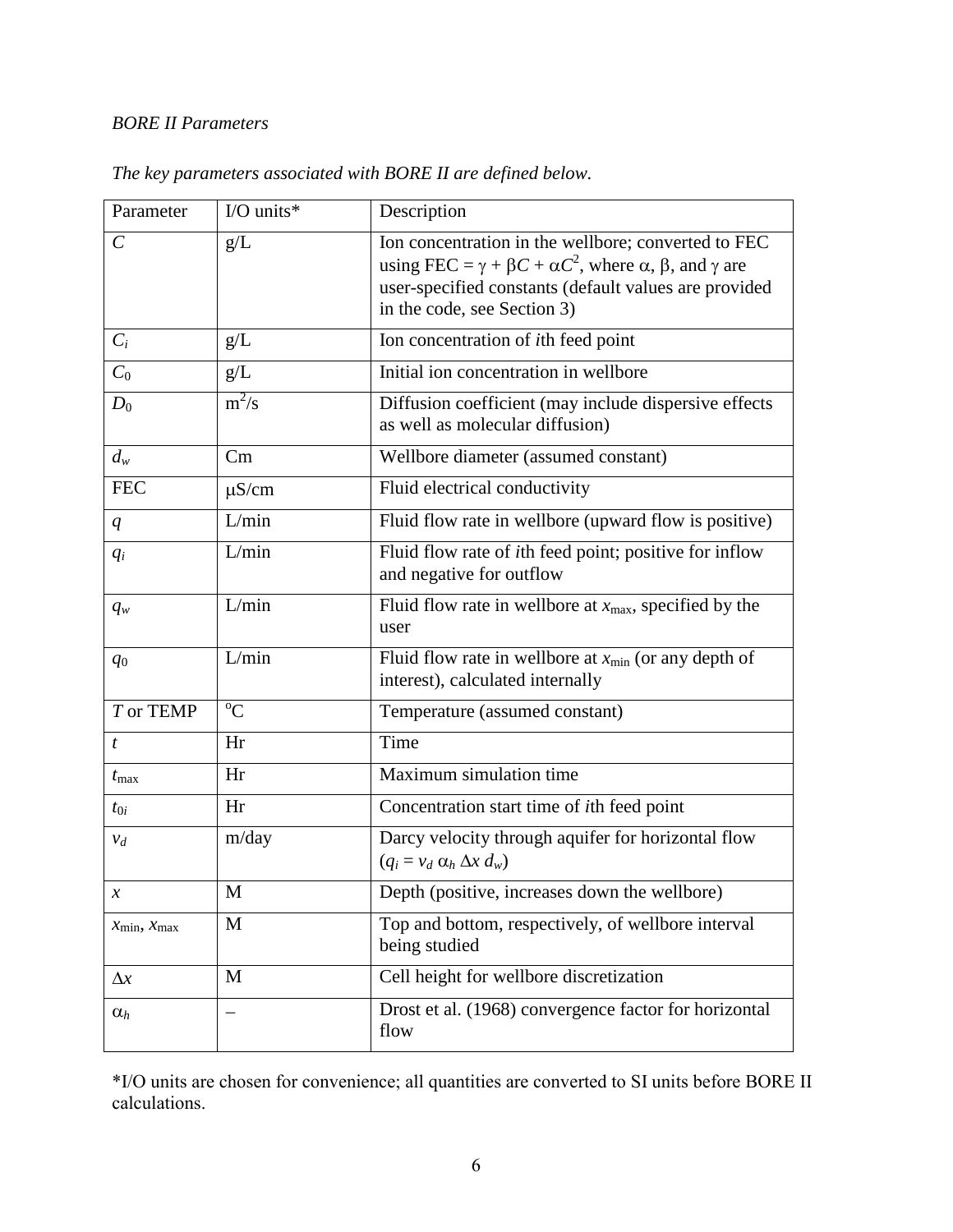#### 3. BORE II User's Guide

## *Operating System*

BORE II may be run under Windows XP, Windows 7, or Windows 8 by double-clicking the executable icon (BOREIIw8.EXE) in Windows Explorer, by double-clicking on a desktop shortcut key to BOREIIw8.EXE, or by typing BOREIIw8 in the Run command in the Start Menu or in a Command-Prompt window. An older version called BOREII2000.exe is required to run under Windows 2000; and the original BOREII.EXE is required to run under Windows 95 or 98. BORE II will not run in stand-alone DOS or in the DOS-mode of Windows. BORE II was compiled using Microsoft Fortran PowerStation™ Version 4.0, but this software is not necessary to run the program.

#### *BORE II Graphical Output*

The primary user interface with BORE II is interactive, with the user responding to onscreen prompts to modify model parameters and choose options (described below) for the realtime graphical display of model results and data. The basic BORE II output screen consists of three windows.

 The borehole profile window shows FEC profiles as a function of depth and time. Simulation time *t* is shown in the upper left corner. Fluid flow rate at a user-specified depth in the wellbore,  $q_0$ , is shown in the middle of the top line (the depth at which  $q_0$  is calculated is set by option P). The depth of a *C-t* plot is also shown.

 The inflow parameters window shows the feed-point characteristics for the model that can be modified with option M (location, flow rate, and concentration). Often there are more feed points than can be displayed at once on the screen. BORE II starts out showing the first few (deepest) feed points, then shows the feed points in the neighborhood of any point that is being modified.

• The dialog window allows the user to select options (described below) when running BORE II.

On computers with small screens, it may be desirable to run BORE II in full-screen mode, so that the entire BORE II screen can be seen at once without scrolling. Full-screen mode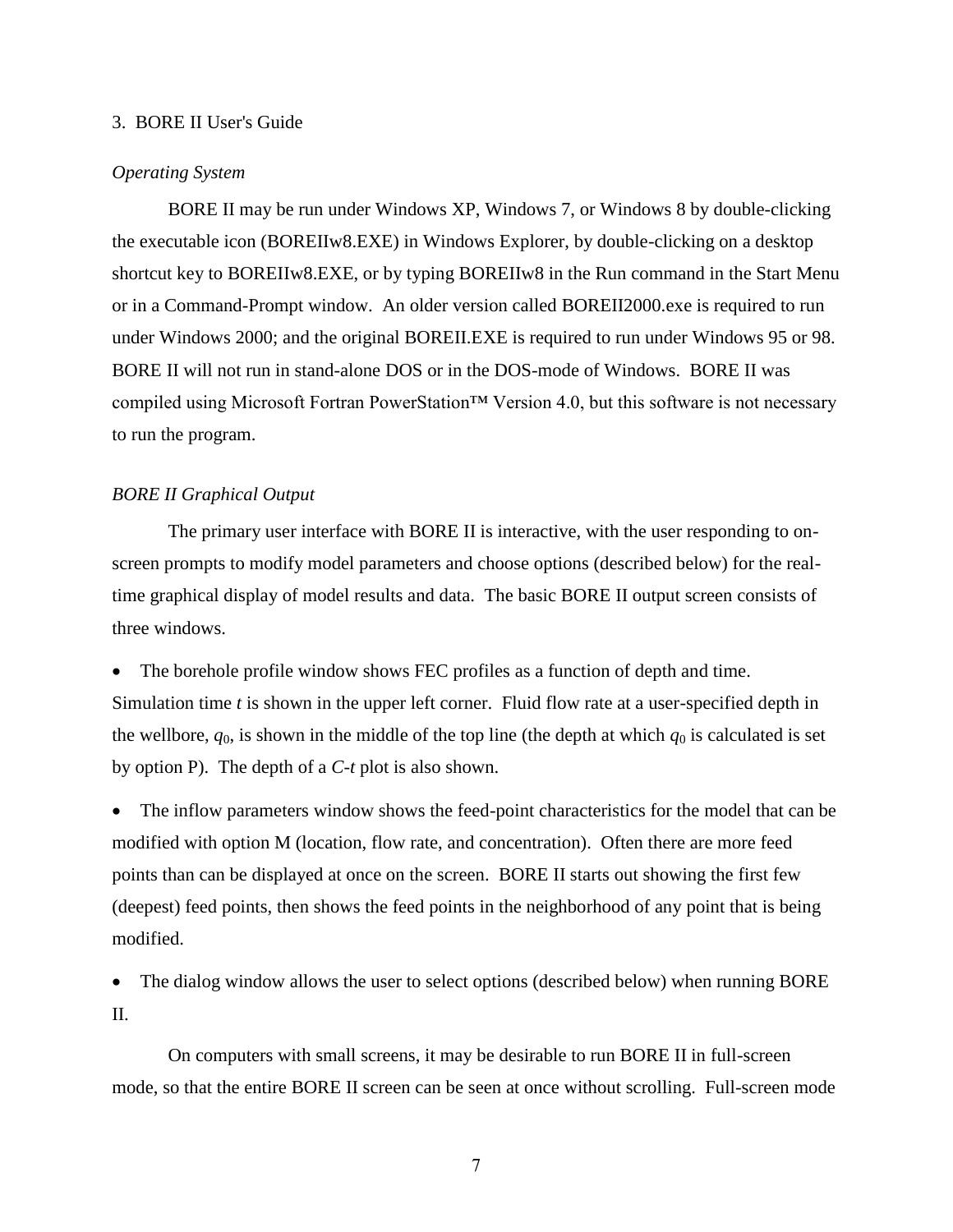is entered by pressing Alt-VF (or on some computers by pressing Alt-Enter). Pressing Esc (or Alt-Enter) terminates full-screen mode. There are three potential problems associated with the use of full-screen mode.

(1) The status line describing what BORE II is doing (e.g., running, waiting for input) is not visible.

(2) Drawing an *x-t* plot (options X, S, D, F, and I), which creates a new window, may be very slow and the graphics quality poor.

(3) On some computers, text is difficult to read after closing the *x-t* plot window.

To address the latter two problems, one may terminate full-screen mode before using options X, S, D, F, and I. The new window will be small, but after drawing is complete it may be expanded by pressing Alt-VF to enter full-screen mode. Full-screen mode should be terminated before the new window is closed to avoid the final problem.

To print an image of the screen, press Alt-PrintScreen to copy the screen image into the clipboard. Then open a program such as Microsoft Paint and paste in the image. It can be manipulated, saved in a variety of graphics formats, or printed from Paint. The image can also be pasted directly into another Windows application such as MS Word.

#### *Input/Output File Overview*

Running BORE II requires one or two external files: a file with an initial set of model input parameters (mandatory, known as the input file) and a file with observed data (optional, known as the data file). These files are plain ASCII text, and must reside in the same folder as the BORE II executable. The input file contains model parameters such as the depth interval being studied, feed point characteristics, problem simulation time, and *C*-to-FEC conversion factors. The data file contains observed values of FEC and temperature, and optionally contains other fluid properties such as pH. Detailed instructions for preparing an input file and a data file are given below.

BORE II always creates a temporary file, called BOREII.TMP (see options C and R), and optionally creates a new input file (see option V), which is useful if model parameters have been changed during the BORE II run.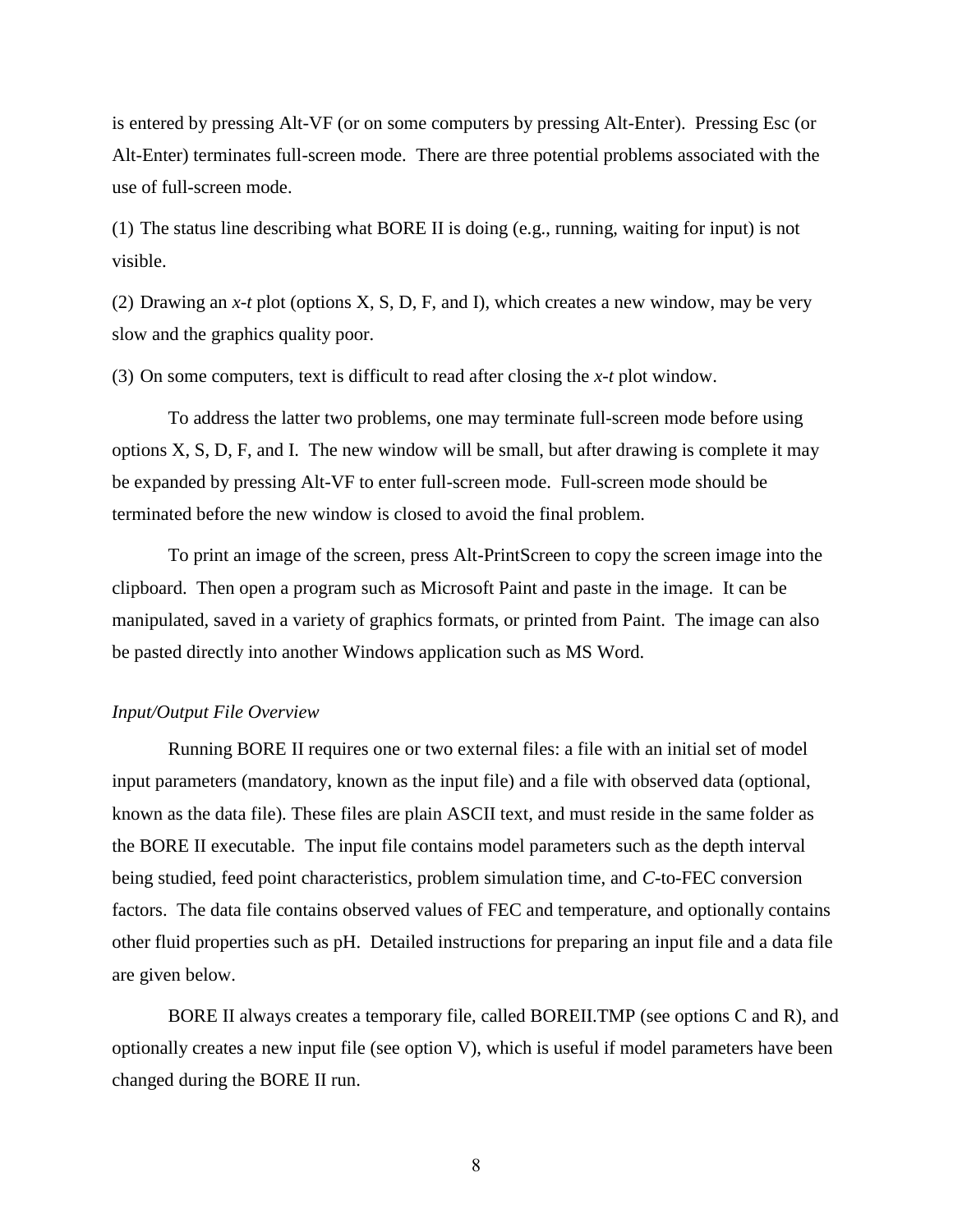#### *Line-by-line Instructions for Input File*

After starting BORE II, the user is prompted to choose the input file from the list of files residing in the folder where the BORE II executable is. Input file names with more than 8 characters before a period or blanks will appear in the list of files in an abbreviated form. File names can be at most 20 characters long.

A sample input file is provided that can be modified as needed using a text editor such as Notepad or a word processor such as MS Word. If a word processor is used to create or modify an input file, be sure that the file is saved as plain ASCII text.

The input file is designed to be self-documenting, with header lines preceding data lines. These header lines must be present, but BORE II does not use the text on them. Data entries are read in free format, with individual entries on a given line separated by blanks, tabs, or commas. This means that entries cannot be left blank, even if they are not being used (e.g., concentration for an outflow point). Unused entries may be set to zero or any convenient value. Comments may be added on data lines, after the requisite number of entries. In the sample input file, comments begin with an exclamation point.

| <b>Item</b>                    | <b>Computer</b><br><b>Variables</b> | Unit  | <b>Description</b>                                                                                                                          |
|--------------------------------|-------------------------------------|-------|---------------------------------------------------------------------------------------------------------------------------------------------|
| 1.                             | <b>TITLE</b>                        |       | A description of the problem, 80 characters maximum                                                                                         |
| 2 header for wellbore geometry |                                     |       |                                                                                                                                             |
| 2.                             | <b>RXMIN</b>                        | m     | Top of study interval, $x_{\text{min}}$                                                                                                     |
|                                | <b>RXMAX</b>                        | m     | Bottom of study interval, $x_{\text{max}}$                                                                                                  |
|                                | <b>RDIAM</b>                        | cm    | Wellbore diameter, $d_w$                                                                                                                    |
|                                | iBORn                               |       | Number of cells $N$ into which study interval is discretized<br>(maximum 1000); cell height $\Delta x = \max(d_w,  x_{\min} - x_{\max} /N)$ |
| 3 header for flow parameters   |                                     |       |                                                                                                                                             |
| 3.                             | <b>RQW</b>                          | L/min | Flow into (positive) or out of (negative) the bottom of the<br>study interval, $q_w$                                                        |
|                                | <b>HALPHA</b>                       |       | Factor to account for convergence of horizontal flow lines<br>toward the wellbore, $\alpha_h$ (Drost et al., 1968)                          |
|                                |                                     |       | Range: $1.0 - 4.0$ ; default value: $2.5$                                                                                                   |
|                                |                                     |       | Only used for horizontal flow                                                                                                               |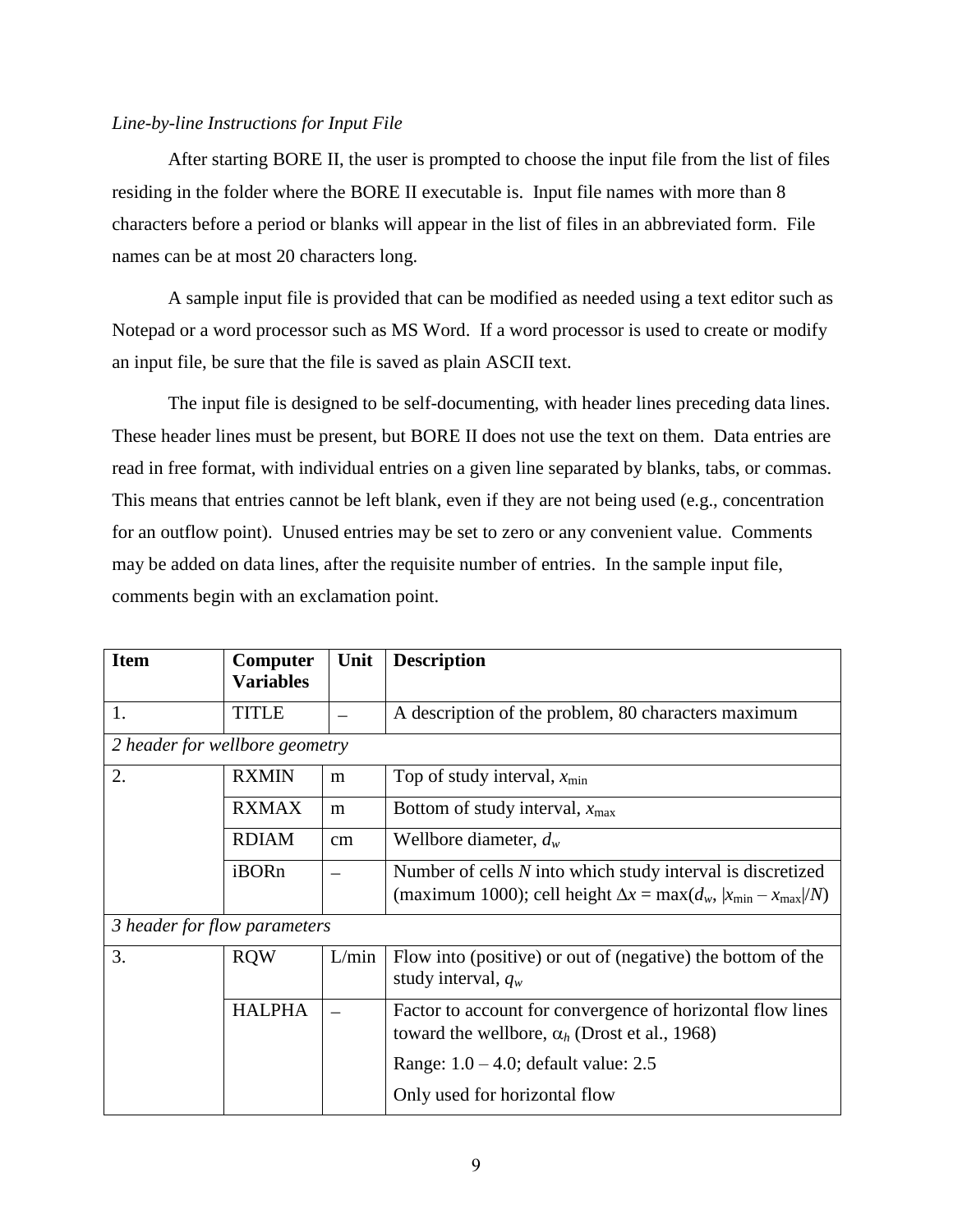| 4 header for feed points                    |               |                                  |                                                                                                                                                                                                     |  |  |  |
|---------------------------------------------|---------------|----------------------------------|-----------------------------------------------------------------------------------------------------------------------------------------------------------------------------------------------------|--|--|--|
| $\overline{4}$ .                            | <b>IINFN</b>  | —                                | Number of feed points (maximum 180)                                                                                                                                                                 |  |  |  |
|                                             | <b>IQFLAG</b> | $\overline{\phantom{0}}$         | Variable flow-rate flag $-$ a 3 digit integer used to<br>identify feed points with variable flow (suggested<br>value 999)                                                                           |  |  |  |
| 5 header for constant-flow-rate feed points |               |                                  |                                                                                                                                                                                                     |  |  |  |
| 5. Repeat                                   | <b>RINFX</b>  | m                                | Location of feed point, $x_i$ <sup>*</sup>                                                                                                                                                          |  |  |  |
| <b>IINFN</b> times                          |               |                                  | For horizontal flow put two feed points at the same<br>location, with equal magnitude, opposite sign flow<br>rates                                                                                  |  |  |  |
|                                             | <b>RINFQ</b>  | L/min<br>(m/day if<br>$IINFV=1)$ | Constant inflow rate (positive) or outflow rate<br>(negative) of feed point, $q_i$                                                                                                                  |  |  |  |
|                                             |               |                                  | For a variable flow rate, set $RINFQ = IIIJI$ , where III<br>$=$ IQFLAG, and JJ is a two digit integer giving the<br>number of times in the variable-flow-rate table,<br>which follows in 5a        |  |  |  |
|                                             |               |                                  | For horizontal flow, $v_d$ replaces $q_i$ if IINFV = 1                                                                                                                                              |  |  |  |
|                                             | <b>RINFC</b>  | g/L                              | Constant feed point concentration, $C_i$ - only used for<br>inflow points                                                                                                                           |  |  |  |
|                                             |               |                                  | For a variable concentration, set $RINFQ = IIIJJ$ ,<br>where $III = IQFLAG$ , and $JJ$ is a two digit integer<br>giving the number of times in the variable-flow-rate<br>table, which follows in 5a |  |  |  |
|                                             | <b>RINFT</b>  | hr                               | Start time for constant feed point concentration, $t_{0i}$ -<br>only used for inflow points                                                                                                         |  |  |  |
|                                             |               |                                  | Feed point concentration is $C_0$ of cell containing feed<br>point for $t < t_{0i}$                                                                                                                 |  |  |  |
|                                             | <b>IINFV</b>  |                                  | Horizontal flow Darcy-velocity flag (must be zero for<br>non-horizontal flow case):                                                                                                                 |  |  |  |
|                                             |               |                                  | = 0: RINFQ is flow rate $q_i$ into/out of the wellbore in<br>L/min                                                                                                                                  |  |  |  |
|                                             |               |                                  | = 1: RINFQ is +/-Darcy velocity $v_d$ through the<br>aquifer in m/day                                                                                                                               |  |  |  |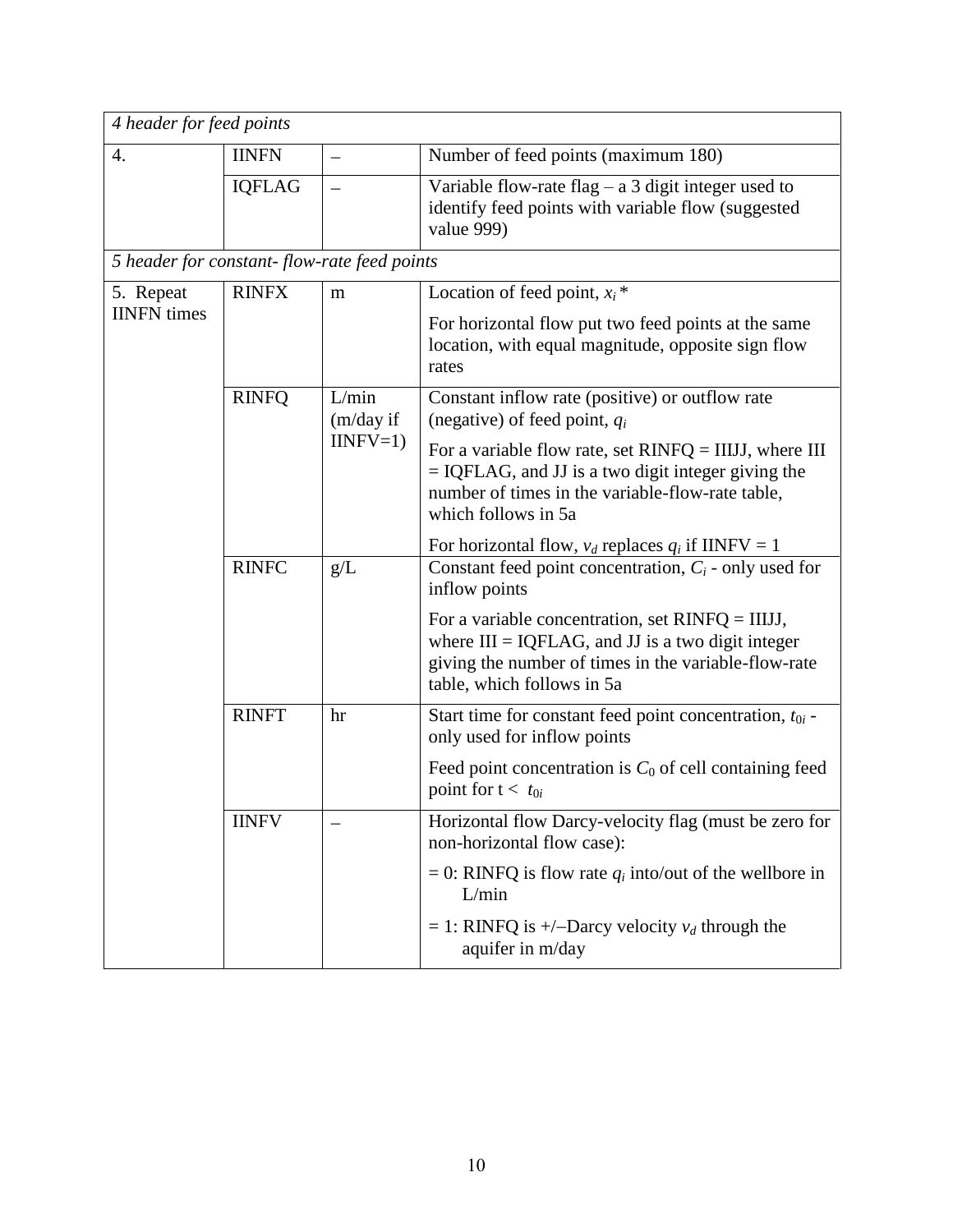| 5a header for variable-flow-rate table (only when $RINFQ = IQFLAGJJ$ ) |                 |                                          |                                                                                           |  |  |  |
|------------------------------------------------------------------------|-----------------|------------------------------------------|-------------------------------------------------------------------------------------------|--|--|--|
| 5a. Repeat JJ                                                          | <b>RINFQT</b>   | hr                                       | Time $t_j$ (set $t_1 = 0$ , set $t_{JJ} > t_{\text{max}}$ )                               |  |  |  |
| times when<br>$RINFQ =$                                                | <b>RINFQQ</b>   | L/min                                    | Volumetric flow rate $q_i$ at time $t_j$                                                  |  |  |  |
| <b>IQFLAGJJ</b>                                                        |                 | (m/day if<br>$IINFV=1)$                  | For horizontal flow, $v_d$ replaces $q_i$ if IINFV = 1                                    |  |  |  |
|                                                                        | <b>RINFCC</b>   | g/L                                      | Concentration $C_i$ at $t_i$                                                              |  |  |  |
| 6 header for misc. parameters                                          |                 |                                          |                                                                                           |  |  |  |
| 6.                                                                     | <b>TMAX</b>     | hr                                       | Maximum simulation time, $t_{\text{max}}$                                                 |  |  |  |
|                                                                        | <b>DPYMAX</b>   | $\mu$ S/cm                               | Maximum FEC for plots                                                                     |  |  |  |
|                                                                        | <b>RK</b>       | $m^2/s$                                  | Diffusion coefficient, $D_0$                                                              |  |  |  |
| 7 header for C-to-FEC conversion                                       |                 |                                          |                                                                                           |  |  |  |
| 7.                                                                     | <b>RGAMMA</b>   | $\mu$ S/cm                               | Conversion from C in $g/L$ to FEC in $\mu$ S/cm:                                          |  |  |  |
|                                                                        | <b>RBETA</b>    | $\left[\mu\text{S/cm}\right]$ /<br>[g/L] | $\text{FEC} = \gamma + \beta C + \alpha C^2$                                              |  |  |  |
|                                                                        | <b>RALPHA</b>   | $[\mu S/cm]$                             | Default values (for 20°C): $\gamma = 0$ , $\beta = 1870$ , $\alpha = -40$                 |  |  |  |
|                                                                        |                 | $[g/L]^2$                                | Set $\gamma = 0$ , $\beta = 1$ , $\alpha \approx 1$ .e-8 for FEC $\approx C$              |  |  |  |
| 8 header for initial conditions                                        |                 |                                          |                                                                                           |  |  |  |
| 8.                                                                     | <b>ICOFLAG</b>  |                                          | Initial concentration flag:                                                               |  |  |  |
|                                                                        |                 |                                          | $= 0$ : $C_0 = 0$ , no further input for item 8                                           |  |  |  |
|                                                                        |                 |                                          | $< 0$ : read uniform non-zero $C_0$ in 8a                                                 |  |  |  |
|                                                                        |                 |                                          | > 0: read ICOFLAG $(x, C_0(x))$ pairs in 8b to describe<br>variable initial concentration |  |  |  |
|                                                                        |                 |                                          | 8a header for uniform initial conditions (only when $ICOFLAG < 0$ )                       |  |  |  |
| 8a. when<br>IC0FLAG<0                                                  | RC <sub>0</sub> | g/L                                      | Uniform non-zero $C_0$                                                                    |  |  |  |
|                                                                        |                 |                                          | 8b header for non-uniform initial conditions (only when $ICOFLAG > 0$ )                   |  |  |  |
| 8b. repeat                                                             | RX              | m                                        | $x$ value*                                                                                |  |  |  |
| <b>ICOFLAG</b><br>times when                                           | RC <sub>0</sub> | g/L                                      | $C_0(x)$                                                                                  |  |  |  |
| IC0FLAG>0                                                              |                 |                                          |                                                                                           |  |  |  |
| 9 header for data file name                                            |                 |                                          |                                                                                           |  |  |  |
| 9.                                                                     | <b>CFDATA</b>   |                                          | Name of data file, 20 characters maximum; 'NONE'                                          |  |  |  |
|                                                                        |                 |                                          | if there is no data file.                                                                 |  |  |  |

\*see Appendix 1, Section A1.5, for additional information on locating feed points and specifying non-uniform initial conditions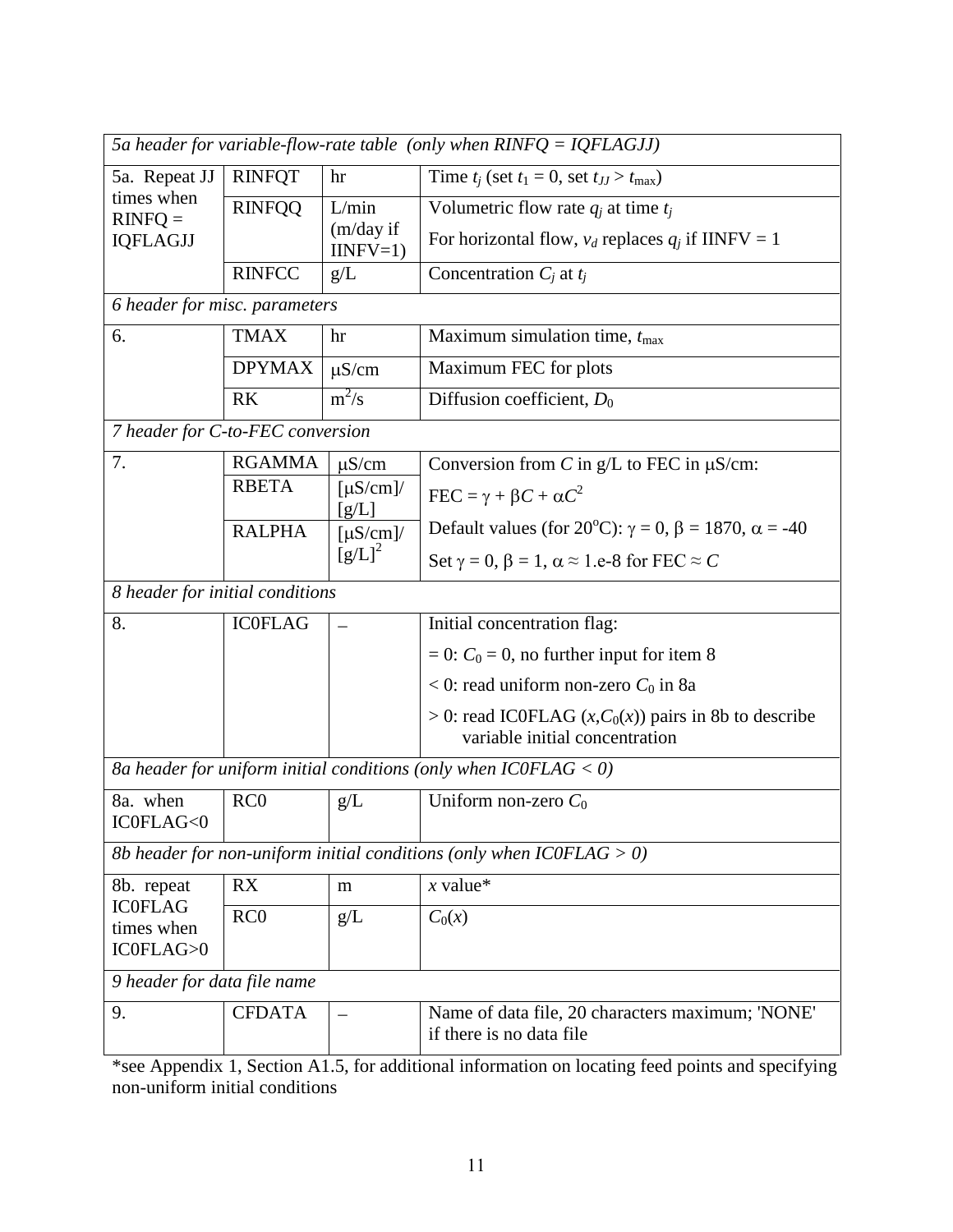#### *Sample Input File*

An input file illustrating many of these options is shown below. Text or numbers following an exclamation point (!) are comments, and are not used by BORE II.

```
TITLE: Sample Input File with flow from below, horizontal flow, variable flow 
XMIN(m) XMAX(m) DIAM(cm) iBORn 
.0000 60.00 7.600 360
QW(L/min) HALPHA !QW=flow from below; HALPHA=hor. flow constriction 
0.50 0. !default value of HALPHA will be used
#FEED_PTS VARIABLE_FLOWRATE_IDENTIFIER
   4 999
DEPTH(m) Q(L/min) C(q/L) T0(hr) Q/V FLAG
25. +1. 6.0 .0000 1 ! Ist 2 feed pts-hor. flow<br>25. -1. 6.0 .0000 1 !C & T0 not used (outflow)
25. -1. 6.0 .0000 1 !C & T0 not used (outflow)
30. 99905. 6.0 .0000 0 !C & T0 not used (table)
   T(hr) Q(L/min) C(g/L) !#entries is two digits after 999
    .0000 .0000 6. !first time in table is zero
    .3000 .2800E-01 5.
     .5000 .3200 4. 
     1.000 .4600 3. 
     1.500 .4600 2. !last time in table is > tmax
35. .5 4.0 .2000 0 !final feed pt 
TMAX(hr) FECMAX DIFFUSION COEF.(m2/s)
1.000 5000. .7500E-09
RGAMMA RBETA RALPHA !FEC = RGAMMA + C*RBETA + C*C*RALPHA 
0. 0. 0. 0. ldefault values will be used
IC0FLAG !If 0, C0=0; If <0, read one C0; If >0,read IC0FLAG (X,C0) pairs 
    1
X(m) C0(q/L) !#entries is ICOFLAG
60. 2. !Concentration associated with Qw
DATA FILE !'NONE' if there is no data file
NONE
```
The first two feed points represent constant horizontal flow, and since the Q/V flag (IINFV) is one, flow rate is given as Darcy velocity through the aquifer in m/day. The third feed point has variable flow rate and concentration, with a five-entry table specifying the variation with time. The fourth feed point is an inflow point with constant flow rate and concentration and a non-zero concentration start time.

Note that the flow from below,  $q_w$ , is positive (into the wellbore section), so the corresponding concentration is specified as the initial condition of the lowermost cell in the wellbore (at  $x = x_{min}$ ) by using IC0FLAG = 1. If IC0FLAG = 0, the concentration associated with  $q_w$  would be zero, and if ICOFLAG = -1, the concentration associated with  $q_w$  would be the uniform non-zero initial concentration in the wellbore.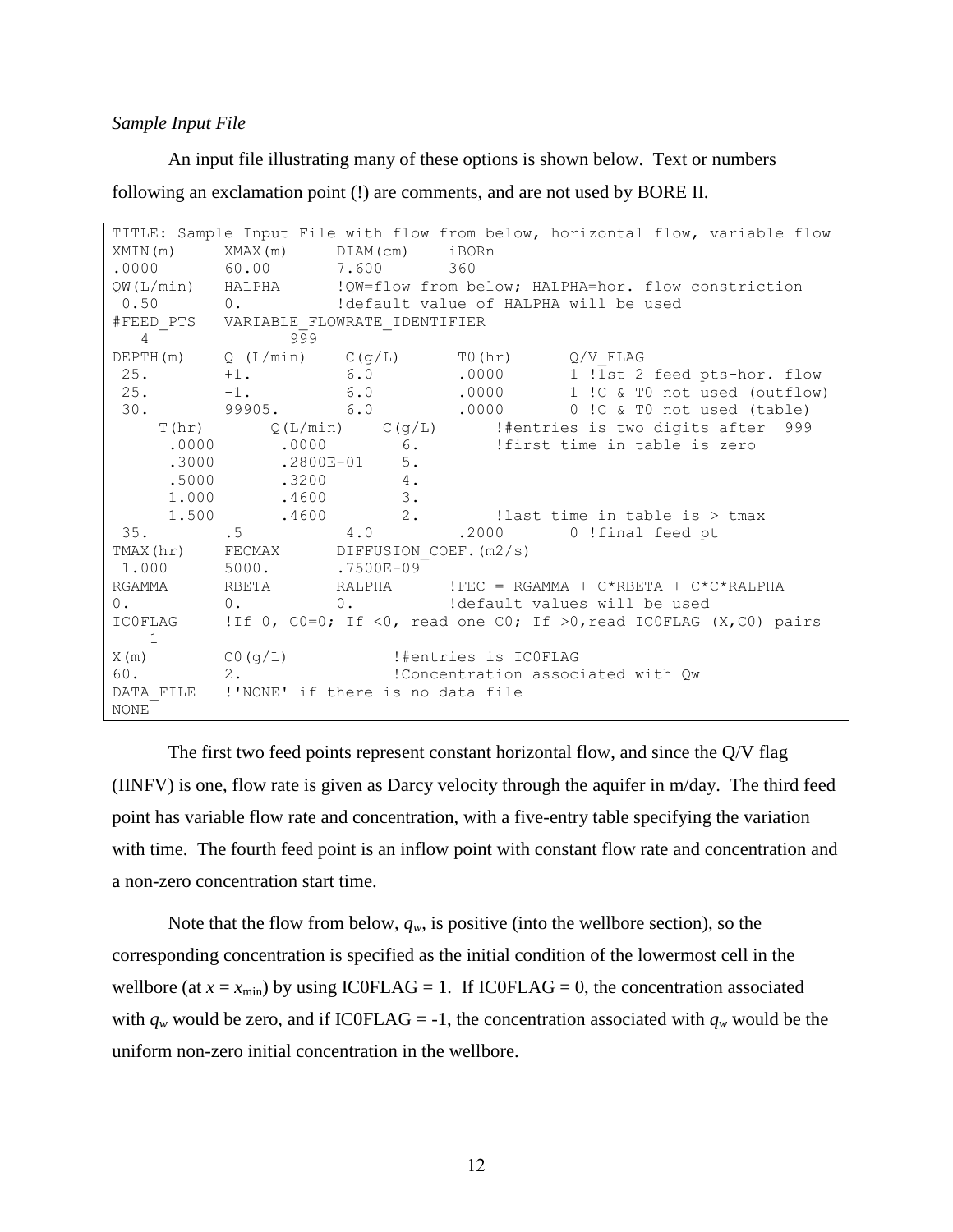When BORE II writes an input file (option V), it changes several things to the file form shown above. Comments found in the original input file are not reproduced. If feed points represent horizontal flow, then the flag IINVF is set to 0, flow rate is given in L/min, and the corresponding Darcy velocity through the aquifer in m/day is added as a comment. Finally, if IC0FLAG > 0, BORE II sets IC0FLAG to the number of wellbore cells *N*, and explicitly shows every  $(x, C_0(x))$  pair. This option is useful for identifying the *x* values of various cells, which may expedite assignment of feed point locations or initial conditions. Part of the input file created by BORE II for the above sample is shown below.

|                                        |                      |                                  |                      |                                                         | TITLE: Sample Input File with flow from below, horizontal flow, variable flow |
|----------------------------------------|----------------------|----------------------------------|----------------------|---------------------------------------------------------|-------------------------------------------------------------------------------|
| XMIN(m)                                | $XMAX(m)$ $DIAM(cm)$ |                                  | iBORn                |                                                         |                                                                               |
| .0000                                  | 60.00                | 7.600                            | 360                  |                                                         |                                                                               |
| QW(L/min) HALPHA                       |                      |                                  |                      |                                                         | !QW=flow from below; HALPHA=hor. flow constriction                            |
| .5000                                  | 2.500                |                                  |                      |                                                         |                                                                               |
| #FEED PTS VARIABLE FLOWRATE IDENTIFIER |                      |                                  |                      |                                                         |                                                                               |
| $4\overline{ }$                        | 999                  |                                  |                      |                                                         |                                                                               |
|                                        |                      |                                  |                      | DEPTH(m) $Q(L/min)$ C(g/L) T0(hr) $Q/V$ FLAG !Vd(m/day) |                                                                               |
| 35.00                                  |                      | $.5000$ 4.000 .2000              |                      | $\circ$                                                 |                                                                               |
|                                        |                      | 30.00 99905. 6.000 .0000         |                      | $\Omega$                                                |                                                                               |
|                                        |                      |                                  |                      |                                                         | $T(hr)$ Q(L/min) C(g/L) !#entries is two digits after 999                     |
|                                        |                      | $.0000$ .0000 6.000              |                      |                                                         |                                                                               |
|                                        |                      | .3000 .2800E-01 5.000            |                      |                                                         |                                                                               |
|                                        | $.5000$ .3200        | 4.000                            |                      |                                                         |                                                                               |
| 1.000                                  |                      | $.4600$ 3.000                    |                      |                                                         |                                                                               |
| 1.500                                  |                      | $.4600$ 2.000                    |                      |                                                         |                                                                               |
| 25.00                                  | $.4398E - 01$ 6.000  |                                  | .0000                | $\overline{0}$                                          | $\frac{1}{2}$ 1.000                                                           |
| 25.00                                  |                      | $-.4398E-01$ 6.000               | .0000                | $\Omega$                                                | $! - 1.000$                                                                   |
| TMAX(hr) FECMAX DIFFUSION COEF. (m2/s) |                      |                                  |                      |                                                         |                                                                               |
| 1.000                                  | 5000. . 7500E-09     |                                  |                      |                                                         |                                                                               |
| RGAMMA                                 | <b>RBETA</b>         |                                  |                      |                                                         | RALPHA $!$ FEC = RGAMMA + C*RBETA + C*C*RALPHA                                |
| .0000                                  | $1870. -40.00$       |                                  |                      |                                                         |                                                                               |
| <b>ICOFLAG</b>                         |                      |                                  |                      |                                                         | !If 0, CO=0; If <0, read one CO; If >0, read ICOFLAG (X,CO) pairs             |
| 360                                    |                      |                                  |                      |                                                         |                                                                               |
| X(m)                                   | CO (g/L)             |                                  | !#entries is ICOFLAG |                                                         |                                                                               |
| 59.917                                 | 2.000                |                                  |                      |                                                         |                                                                               |
| 59.750                                 | .0000                |                                  |                      |                                                         |                                                                               |
| 59.583 .0000                           |                      |                                  |                      |                                                         |                                                                               |
| 59.417                                 | .0000                |                                  |                      |                                                         |                                                                               |
| 59.250                                 | .0000                |                                  |                      |                                                         |                                                                               |
| (350 entries with C0=0 not shown)      |                      |                                  |                      |                                                         |                                                                               |
| .7500                                  | .0000                |                                  |                      |                                                         |                                                                               |
| .5833                                  | .0000                |                                  |                      |                                                         |                                                                               |
| .4166                                  | .0000                |                                  |                      |                                                         |                                                                               |
| .2500                                  | .0000                |                                  |                      |                                                         |                                                                               |
| .0833                                  | .0000                |                                  |                      |                                                         |                                                                               |
| DATA FILE                              |                      | !'NONE' if there is no data file |                      |                                                         |                                                                               |
| NONE                                   |                      |                                  |                      |                                                         |                                                                               |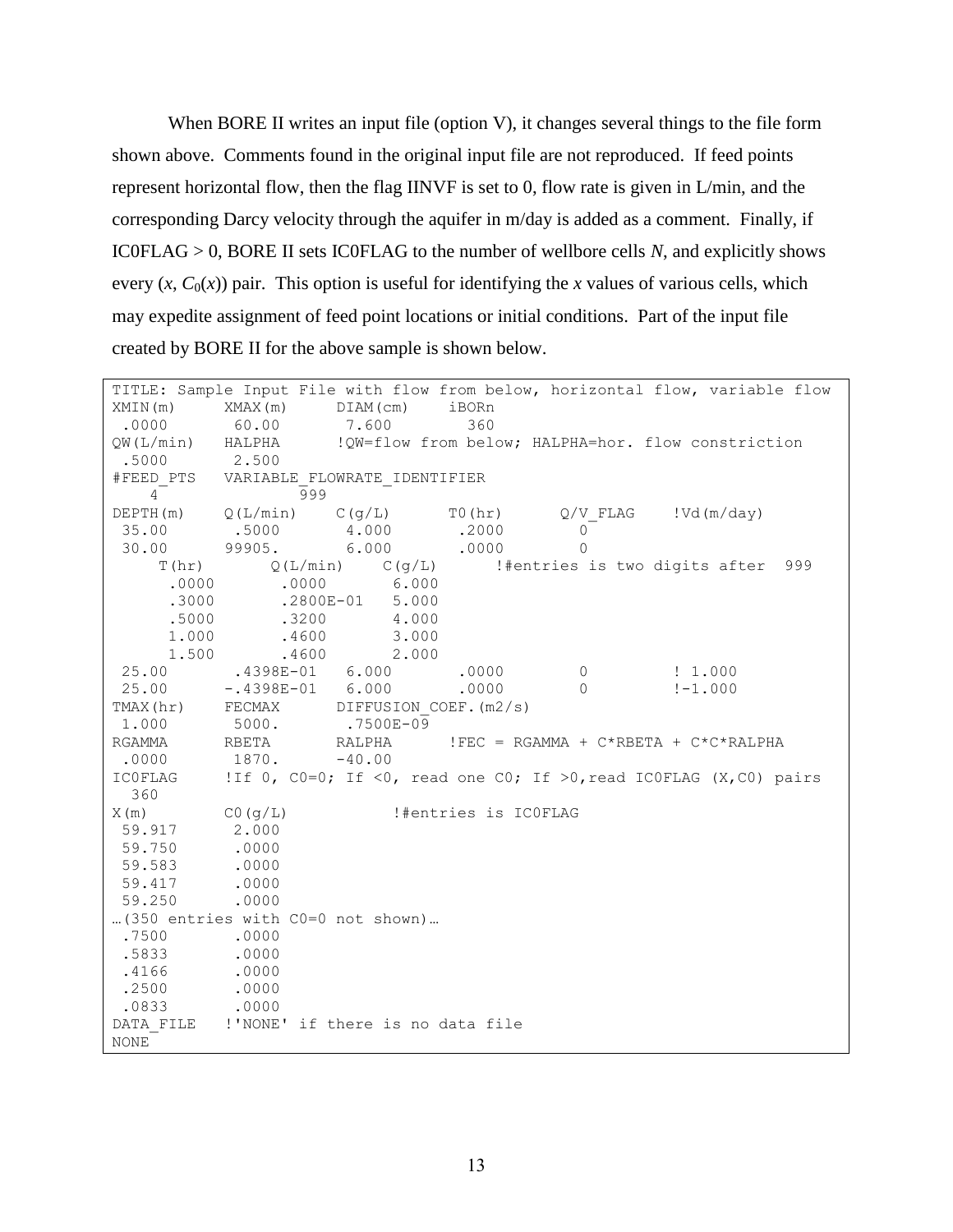## *Line by Line Instructions for Data File*

The data file is read in the fixed format shown below. If data are available in a different format, an auxiliary program should be used to convert it to this form (a simple preprocessor called PREBORE, described in Appendix 2, converts the data file format used by BORE to the new format shown below). Note that because a fixed format is used, blank entries are allowed; they are interpreted as zero.

Lines 1-8 are header lines, not used by BORE II.

| Variable | $\mathcal{X}$     | <b>FEC</b>        | <b>TEMP</b>       | DAT3    | DAT <sub>4</sub>  | DAT <sub>5</sub>  | <b>HR</b> | <b>MIN</b> | <b>SEC</b> |
|----------|-------------------|-------------------|-------------------|---------|-------------------|-------------------|-----------|------------|------------|
| Units    | m                 | $\mu$ S/cm        | $\rm ^{o}C$       |         |                   |                   |           |            |            |
| Format   | F <sub>10.3</sub> | F <sub>10.3</sub> | F <sub>10.3</sub> | E10.3   | E <sub>10.3</sub> | E <sub>10.3</sub> | I4        | 12         | 12         |
| Columns  | $-10$             | 11-20             | 21-30             | $31-40$ | $41 - 50$         | 51-60             | 61-64     | 66-67      | 69-70      |

Each line of the remainder of the file contains:

The entries DAT3, DAT4, and DAT5 represent optional data types that may be collected with certain logging tools, such as pH and dissolved oxygen (see options A and Y for ways to display this data). Note that there is one blank column before each of the MIN and SEC entries, to make the data file more readable. The first time entry corresponds to  $t = 0$  for the model. As a special option to enable very long time records, HR can be read as a negative integer, in which case |HR| will be interpreted as time in years (1 year =  $365.25$  days) and the MIN and SEC entries will not be used.

# *BORE II Options*

The following options are available on the BORE II main menu. Either uppercase or lowercase letters may be used, and should be followed by pressing ENTER.

 $C - (C)$ -x plot – Displays FEC versus depth for data and/or model continuously in time (an animation); stores  $[x (m), t (sec), data FEC (\mu S/cm), model FEC (\mu S/cm)]$  in file BOREII.TMP for later use by option R or post-processing.

 $T - c$ -(T) plot  $-\text{Displays FEC}$  versus time for data and model for a chosen depth.

 $R - d/m$  cu(R)ve – Displays FEC versus depth plots for data and model at a series of times (snapshots of the option C display); uses results of most recent option C, read from BOREII.TMP. Does not work if there is no data file or if there are only data at one depth in data file.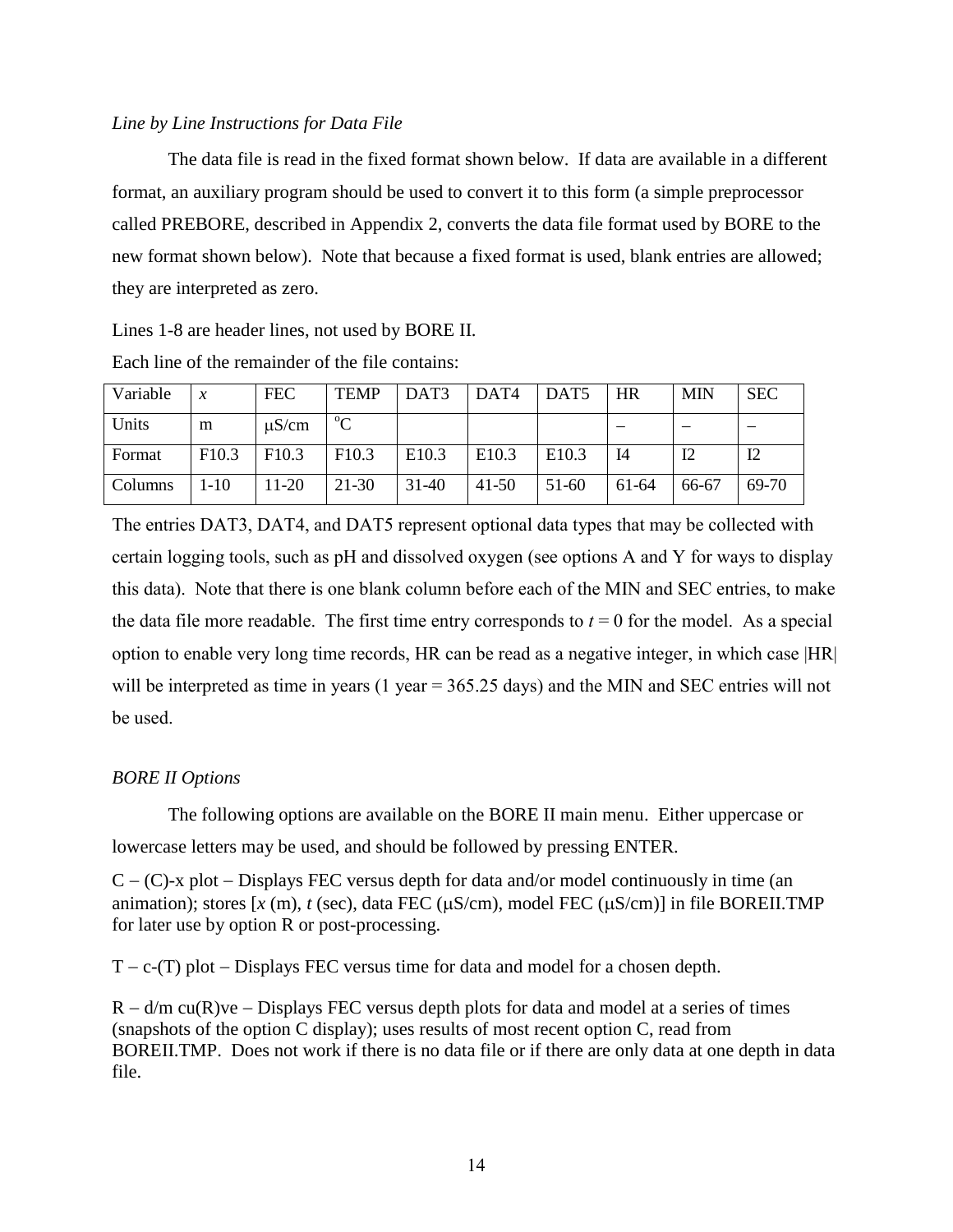$N - i(N)$ flow-c – Displays inflow FEC for a chosen feed point as a function of time.

 $A - p(A)$ ram display  $-$  Displays all data profiles (FEC, TEMP, DAT3, DAT4, DAT5) simultaneously, using user-specified plot limits (selections 3-6). For selection 1, all points are connected on one continuous curve; for selection 2, points that are beyond depth or time limits start new curve segments.

 $X - (X)$ -t plot  $-$  Displays a color-coded plot of model FEC versus depth and time in a new window, then repeats the plot in the borehole profile window.

 $S - \text{tool } (S)$ tudy x-t plot  $-S$ ame as X, but limits display to what would be obtained with a tool whose parameters (number of probes, gap between probes, and tool velocity) are specified by the user.

 $D - (D)$ ata x-t – Displays a color-coded plot of data traces versus depth and time in a new window, then repeats the plot in the borehole profile window (data type specified by option Y, default is FEC).

 $F - (F)$ ill data x-t – Same as D, except that data traces are interpolated to fill the *x-t* plane.

 $I - d/m d(I)$   $X-t$  - Displays a color-coded plot of the difference between model and data FEC versus depth and time in a new window, then repeats the plot in the borehole profile window. User selects whether to show data traces (mode 1) or filled data (mode 2).

 $M - (M)$ odify inp-Opens interactive session for modifying location, flow rate, and concentration of feed points, or adding new feed points. User is prompted to enter feed point number and given the chance to modify or maintain current parameters. To add a new feed point, specify a feed point number greater than that for any existing feed point. If horizontal flow is implemented using option M, flow rate must be specified as volumetric flow rate through the wellbore in L/min.

 $P - (P)$ lot adjust – Sets new values of parameter minimum and maximum;  $t_{\text{max}}$ ; difference range for option I; and depth for which wellbore flow rate  $q_0$  is displayed in borehole profile window (default depth is  $x_{\min}$ ).

 $G - (G)$ rid – Sets grid spacing for new window showing *x-t* plots.

Y – data t(Y)pe – Chooses data type (FEC, TEMP, DAT3, DAT4, DAT5) to display in options C, T, D, and F. Model results always show FEC, so option C and T plots, which show both model and data, must be read carefully. Note that options R and I are not affected by the choice of data type, but always compare model and data FEC.

 $Z$  – print – Displays instructions for printing a screen image.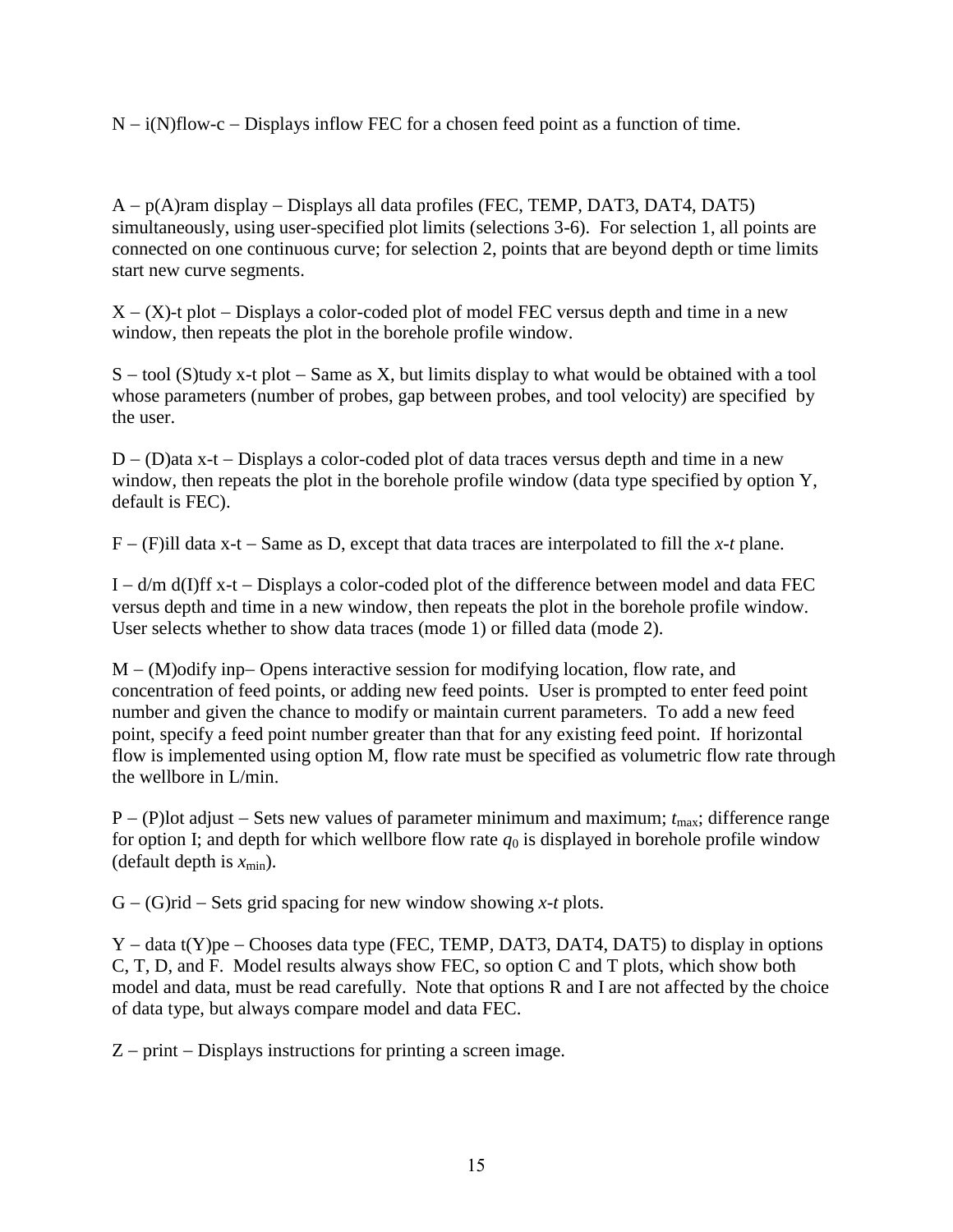$V - sa(V)e$  – Creates a new input file with current model parameters. User is prompted for new file name.

 $Q - (Q)$ uit – Terminates BORE II program.

# **4. Example Applications**

Five example applications are presented to illustrate the capabilities of BORE II. Although BORE II simulates the forward problem (it produces wellbore FEC profiles given different inflow positions, rates, and concentrations), it is most commonly used in an inverse mode, in which inflow positions, rates and concentrations are varied by trial and error until the model matches observed values of wellbore FEC profiles. Initial guesses for the trial and error process may be obtained using direct integral methods (Tsang and Hale, 1989; Tsang et al., 1990) or other means (see example 2 below). Example applications 3, 4, and 5 demonstrate such comparisons to real data provided to us as typical field data sets by G. Bauer (private communication, 2000). The results of these example applications do not necessarily provide physically realistic flow rates and inflow concentrations, because they employ the artificial equality  $FEC = C$ . Furthermore, rough matches to real data, as are obtained here, can often be obtained equally well with a variety of different parameters (i.e., the solution of the inverse problem is non-unique). The input files for the example applications are shown in Appendix 3.

|                | Problem     | Data File    | Input File              | Features                          |
|----------------|-------------|--------------|-------------------------|-----------------------------------|
| 1              | Up flow     | up_num.dbt   | $up$ <sub>num.inp</sub> | Advection and dilution,           |
|                |             | (numerically |                         | diffusion/dispersion minor        |
|                |             | simulated)   |                         |                                   |
| $\overline{2}$ | Horizontal  | hor_an.dbt   | hor_an.inp              | Dilution only, no advection or    |
|                | flow        | (analytical) |                         | diffusion/dispersion              |
|                |             | solution)    |                         | One pair inflow/outflow points    |
| 3              | Horizontal  | hor_real.dbt | hor_real.inp            | Dilution and diffusion/dispersion |
|                | flow        | (real data)  |                         | Multiple pairs inflow/outflow     |
|                |             |              |                         | points                            |
|                |             |              |                         | Initial time added to data        |
| $\overline{4}$ | Down flow   | down_c.dbt   | $down\_c.info$          | Advection, dilution, and          |
|                |             | (real data)  |                         | diffusion/dispersion              |
|                |             |              |                         | Variable inflow concentration     |
| 5              | Combination | comb_ic.dbt  | $comb_i$ .inp           | Advection, dilution, and          |
|                | flow        | (real data)  |                         | diffusion/dispersion              |
|                |             |              |                         | Non-uniform initial conditions    |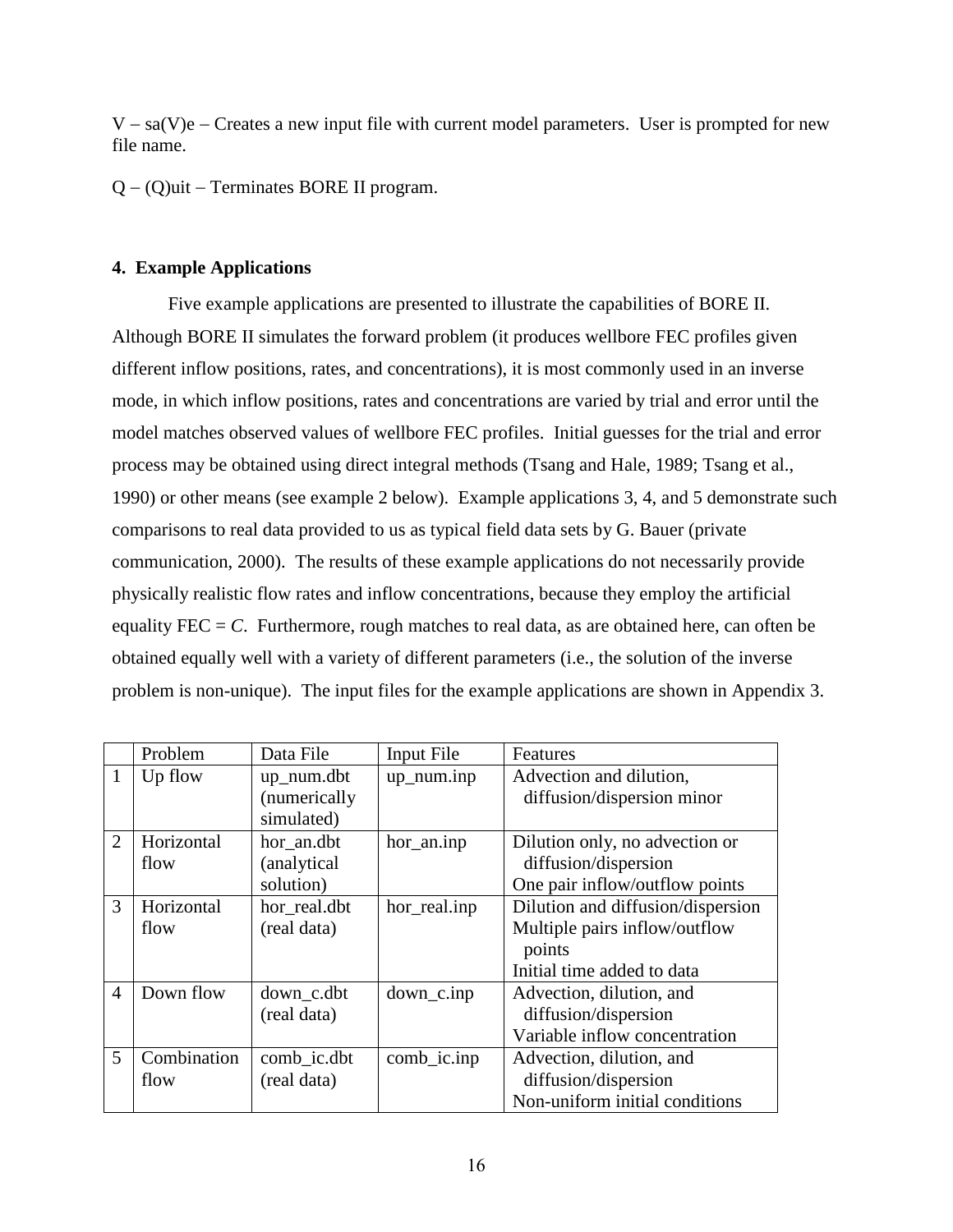#### *1. Up Flow Numerically Simulated Data*

Perhaps the most common application of BORE II is to the case of up flow - when one pumps from the top of the wellbore section, and fluid enters the wellbore at one or more feed points. Figure 1 shows *C* versus *x* for several times for a typical up flow case (obtained with BORE II option R). Each feed point has the same inflow rate and the same concentration, and there is also up flow from below. At early times, the feed points show up as individual FEC peaks, but as time passes, the deeper peaks merge with those above them, creating a step-like structure. The data set for this example is not real, but the results of a numerical simulation using the flow and transport simulator TOUGH2 (Pruess, 1987; 1991; 1995; 1998). TOUGH2 has been verified and validated against analytical solutions, other numerical models, and laboratory and field data. The TOUGH2 simulation uses a one-dimensional model with the same cell spacing as BORE II and constant mass sources located at the BORE II feed points. Thus, BORE II and TOUGH2 are solving the same problems, and comparing the results for wellbore FEC profiles verifies that the BORE II calculations are done correctly.

#### *2. Horizontal Flow – Analytical Solution and Numerically Simulated Data*

For horizontal flow in the absence of diffusion/dispersion along the wellbore, an analytical solution for the concentration observed in the wellbore as a function of time, *C*(*t*), is given by (Drost et al., 1968):

$$
C(t) = C_{i} - [C_{i} - C(0)] \exp\left(\frac{-2tv_{d}\alpha_{h}}{\pi r_{w}}\right),
$$
\n(1)

where  $C_i$  is the formation (inflow) concentration, *t* is time (s),  $v_d$  is the Darcy velocity through the aquifer (m/s),  $\alpha_h$  is the aquifer-to-wellbore convergence factor, and  $r_w$  is the wellbore radius (m). Figure 2 shows the analytical solution and the BORE II results for this problem, obtained using option T. The agreement is excellent. Note that for small values of  $v_d$ , if  $C(0) = 0$ , the analytical solution becomes approximately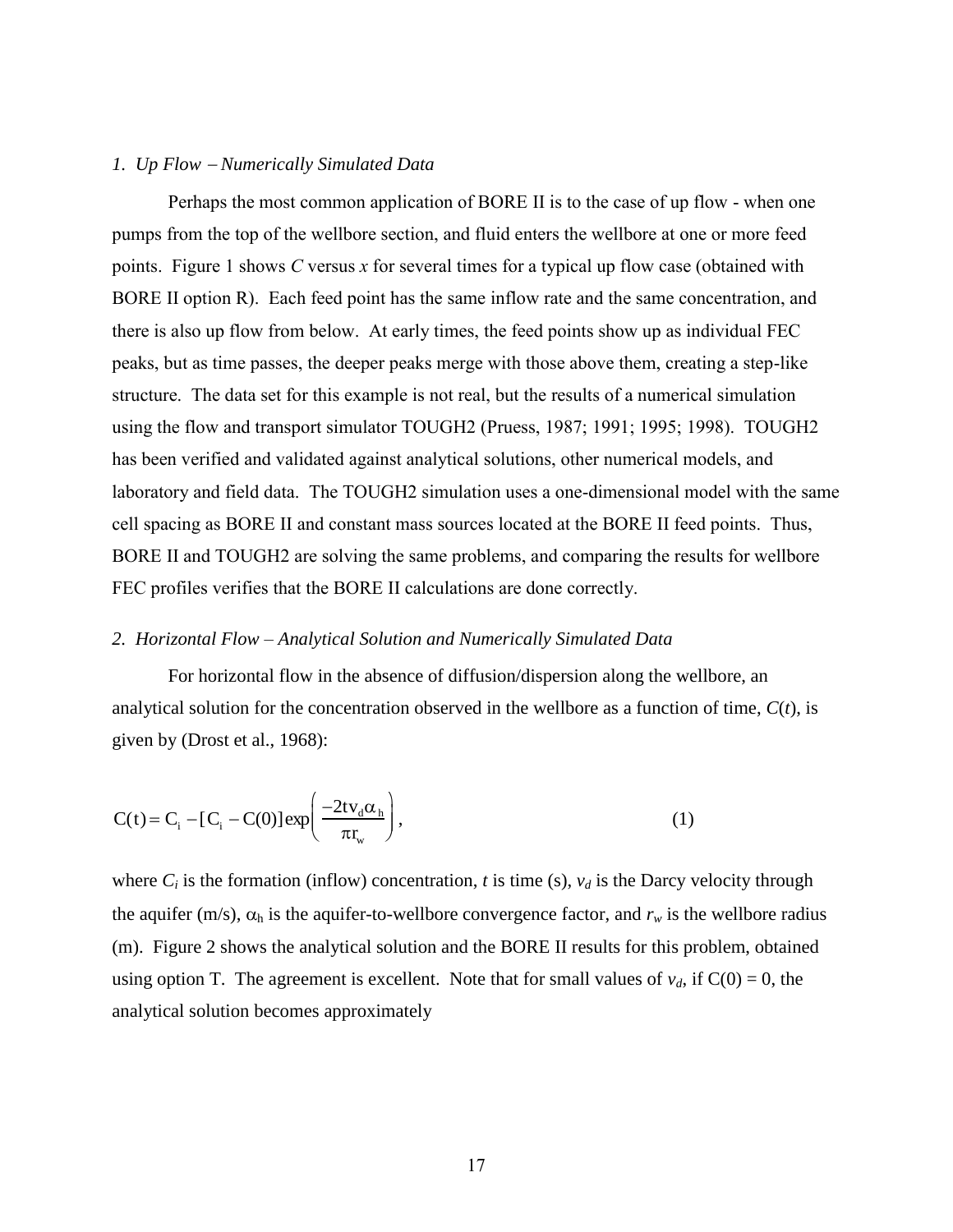$$
C(t) = C_i \left[ 1 - \exp\left(\frac{-2tv_d \alpha_h}{\pi r_w}\right) \right] \approx C_i \left[ 1 - \left( 1 - \frac{2tv_d \alpha_h}{\pi r_w}\right) \right] = \frac{C_i 2tv_d \alpha_h}{\pi r_w}.
$$
 (2)

Thus, any combination of *C<sup>i</sup>* and *v<sup>d</sup>* whose product is a constant gives the same value of *C*. This condition corresponds to the early-time straight-line portion of Figure 2. The analytical solution may be implemented in a spreadsheet to expedite the choice of BORE II parameters, by examining the solution for various values of  $v_d$  and  $C_i$ . Note that care must be taken to use a consistent set of units for *t*,  $v_d$ , and  $r_w$  in Equations (1) and (2). For example, when time is in seconds, BORE II input parameters  $v_d$  in m/day and  $r_w$  in cm must be converted to m/s and m, respectively.

Figure 2 also shows the evolution of concentration at and near a horizontal flow layer when diffusion/dispersion along the wellbore is significant  $(D_0 = 10^{-5} \text{ m}^2/\text{s})$ . For this case, the analytical solution is not applicable, but BORE II results compare very well to numerically simulated data obtained using TOUGH2. When dispersion is significant, use of the Drost solution generally results in an underestimation of  $C_i$  and an overestimation of  $v_d$ . These errors do not arise when using BORE II, since diffusion/dispersion can be explicitly included.

#### *3. Horizontal Flow – Real Data*

 $C(t) = C_{i\frac{1}{2}}[1 - \exp\left(-\frac{2\kappa_{i\frac{1}{2}}\kappa_{i\frac{1}{2}}\kappa_{i\frac{1}{2}}}{\pi_{i\frac{1}{2}}}\right)] \approx C_{i\frac{1}{2}}[1 - (1 - \frac{2\kappa_{i\frac{1}{2}}\kappa_{i\frac{1}{2}}\kappa_{i\frac{1}{2}}\kappa_{i\frac{1}{2}}\kappa_{i\frac{1}{2}}\kappa_{i\frac{1}{2}}]$ <br>
Thus, any combination of *C<sub>i</sub>* and  $\nu_d$  who As indicated in Figure 2, the addition of diffusion or dispersion modifies the depth-FEC profile arising from a thin layer of horizontal flow, by widening the base of the FEC peak. A thick layer of horizontal flow produces a distinct signature, with an FEC response that has a wide peak as well as a wide base. To model a thick layer of horizontal flow, one may use several adjacent inflow/outflow point pairs in the model. Figure 3 compares model and data profiles (G. Bauer, private communication, 2000) of *C* versus *x* for several times, using option R. Seven pairs of inflow/outflow points are used, assigned to seven adjacent cells. By multiplying the number of inflow/outflow pairs by cell thickness, one may estimate the thickness of the layer of horizontal flow, in this case 2.3 m. See Appendix 1, Section A1.5, for additional information about assigning feed points to specific cells.

For this particular data set, the earliest observations show a variable FEC profile. One possible way to address this is to specify a non-uniform initial concentration distribution in the wellbore. An alternative approach (used here) is to add a dummy entry to the data file,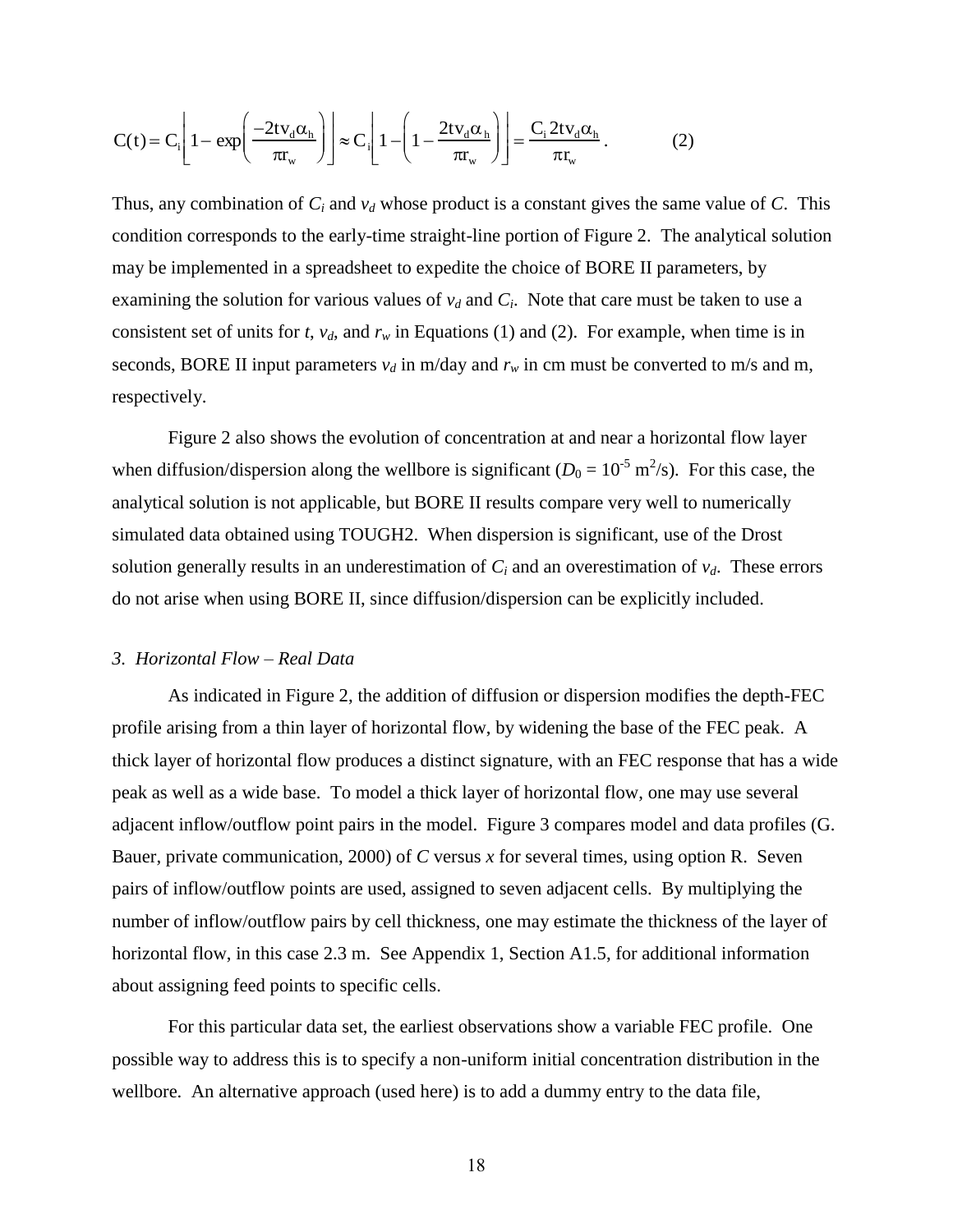specifying a time prior to the first real data time, at which the FCE distribution in the wellbore is assumed to be uniform. In general, it is not possible to determine when, if ever, the FEC distribution in the wellbore is uniform, but the approach can work quite well, as shown in Figure 4, which shows *C* versus *t* at the center of the horizontal flow zone (option T). The data zero time taken from the header of the data file, where the date and time of the logging run are specified.

#### *4. Down Flow Real Data*

Figure 5 compares model and data profiles (G. Bauer, private communication, 2000) of *C* versus  $x$  for several times (option R) for a case with primarily down flow. A uniform non-zero initial concentration is used  $(ICOFLAG < 0)$  to approximate the low, slightly variable initial concentration. Two shallow inflow points have variable concentrations that increase in time, which suggests that de-ionized water penetrated into the fractures when it was introduced into the wellbore to establish low-concentration initial conditions for logging. A low-concentration feed point at  $x = 158.5$  m creates up flow above it, but the remainder of the wellbore section shows down flow.

#### *5. Combination Flow Real Data*

Figure 6 compares model and data profiles (G. Bauer, private communication, 2000) of *C* versus *x* for several times (option R) for a case with combination flow. A non-uniform initial condition has been used, which is extracted from the data file using the preprocessor PREBORE (see Appendix 2). Note that there are more entries in the initial condition specification (232) than there are cells in the model (180). Thus, some cells are assigned more than one initial condition. For cells where this occurs, only the final initial condition assigned is used. See Appendix 1, Section A1.5, for additional information on specifying non-uniform conditions. Figure 7 shows the same information as Figure 6, but plotted in a different way, with the difference between data and model FEC plotted as an *x-t* plot (option I). The blue and orange diagonal features indicate that the largest discrepancy between model and data gradually deepens with time.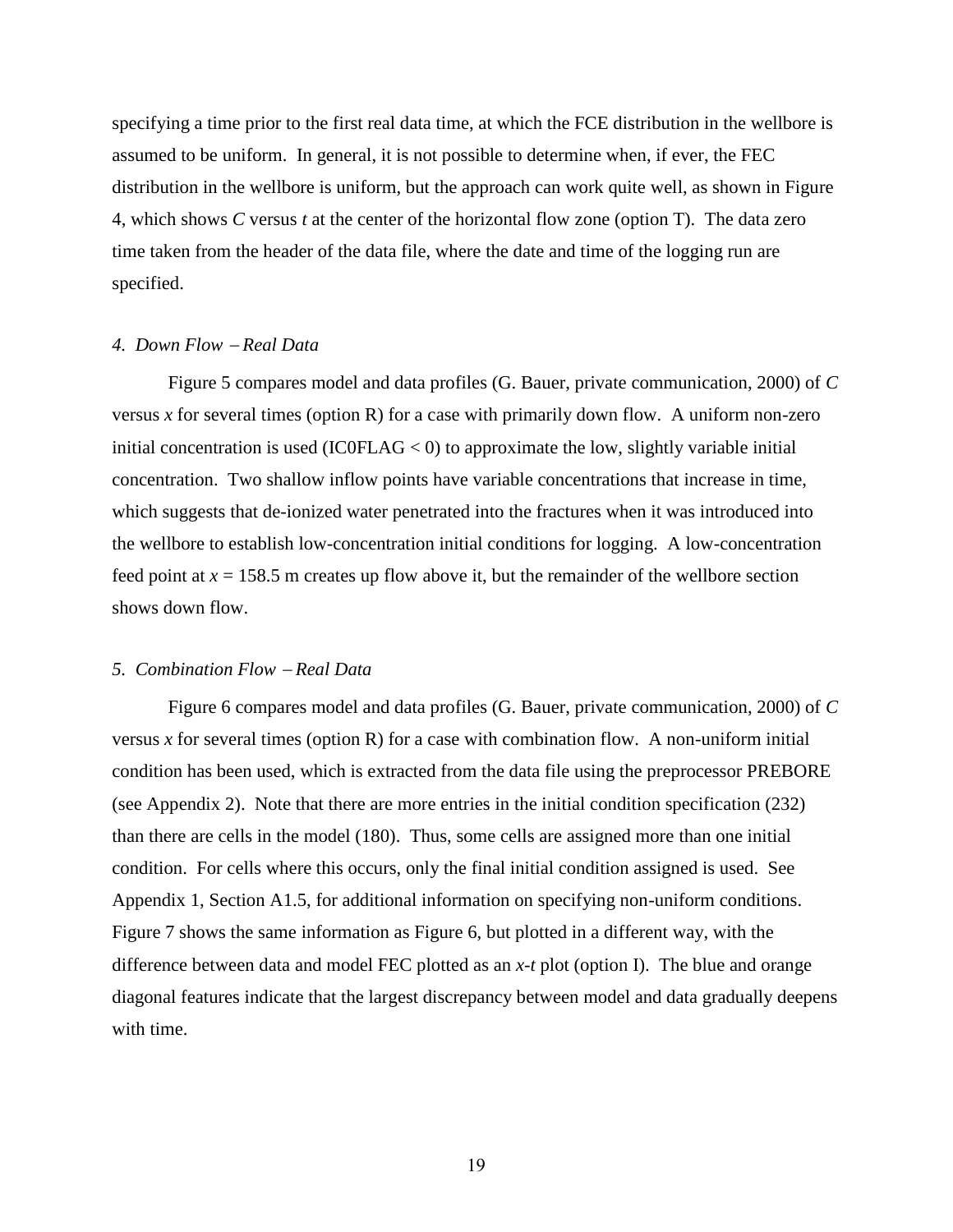#### **Acknowledgements**

We thank K. Karasaki and B. Freifeld for carefully reviewing this report. Cooperation with G. Bauer of Colog, Inc. in making available sample data sets and general discussions is greatly appreciated. We also acknowledge the work of Frank Hale on the original BORE code, from which the new BORE II code has been developed. This work was supported by the Laboratory Technology Research Program (SC-32) within the Office of Science, U.S. Department of Energy, under DOE/LBNL contract DE-AC03-76SF00098.

#### **References**

- Bauer, G.D. and J.J. LoCoco, Hydrogeophysics determines aquifer characteristics, *International Ground Water Technology*, 2, 7, 12-16, 1996.
- Doughty, C., S. Takeuchi, K. Amano, M. Shimo, and C.-F. Tsang, Application of multi-rate flowing fluid electric conductivity logging method to Well DH-2, Tono Site, Japan, *Water Resources Res*., 41, W1041, doi:10.1029/2004WR003708, 2005.
- Doughty, C., C.-F. Tsang, K. Hatanaka, S. Yabuuchi, and H. Kurikami, Application of directfitting, mass-integral, and multi-rate methods to analysis of flowing fluid electric conductivity logs from Horonobe, Japan, *Water Resources Res*., 44, W08403, doi:10.1029/2007WR006441, 2008.
- Doughty, C., C.-F. Tsang, S. Yabuuchi and T. Kunimaru, Flowing Fluid Electric Conductivity Logging for a Deep Artesian Well in Fractured Rock with Regional Flow, *Journal of Hydrology*, 482, 1-13, doi:10.1016/j.jhydrol.2012.04.061, 2013.
- Drost, W., D. Klotz, A. Koch, H. Moser, F. Neumaier, and W. Rauert, Point dilution methods of investigating ground water flow by means of radioisotopes, *Water Resources Res.*, 4, 1, 125-146, 1968.
- Hale, F.V. and C.-F. Tsang, A code to compute borehole conductivity profiles from multiple feed points, *Rep. LBL-24928*, Lawrence Berkeley Laboratory, Berkeley, Calif., 1988.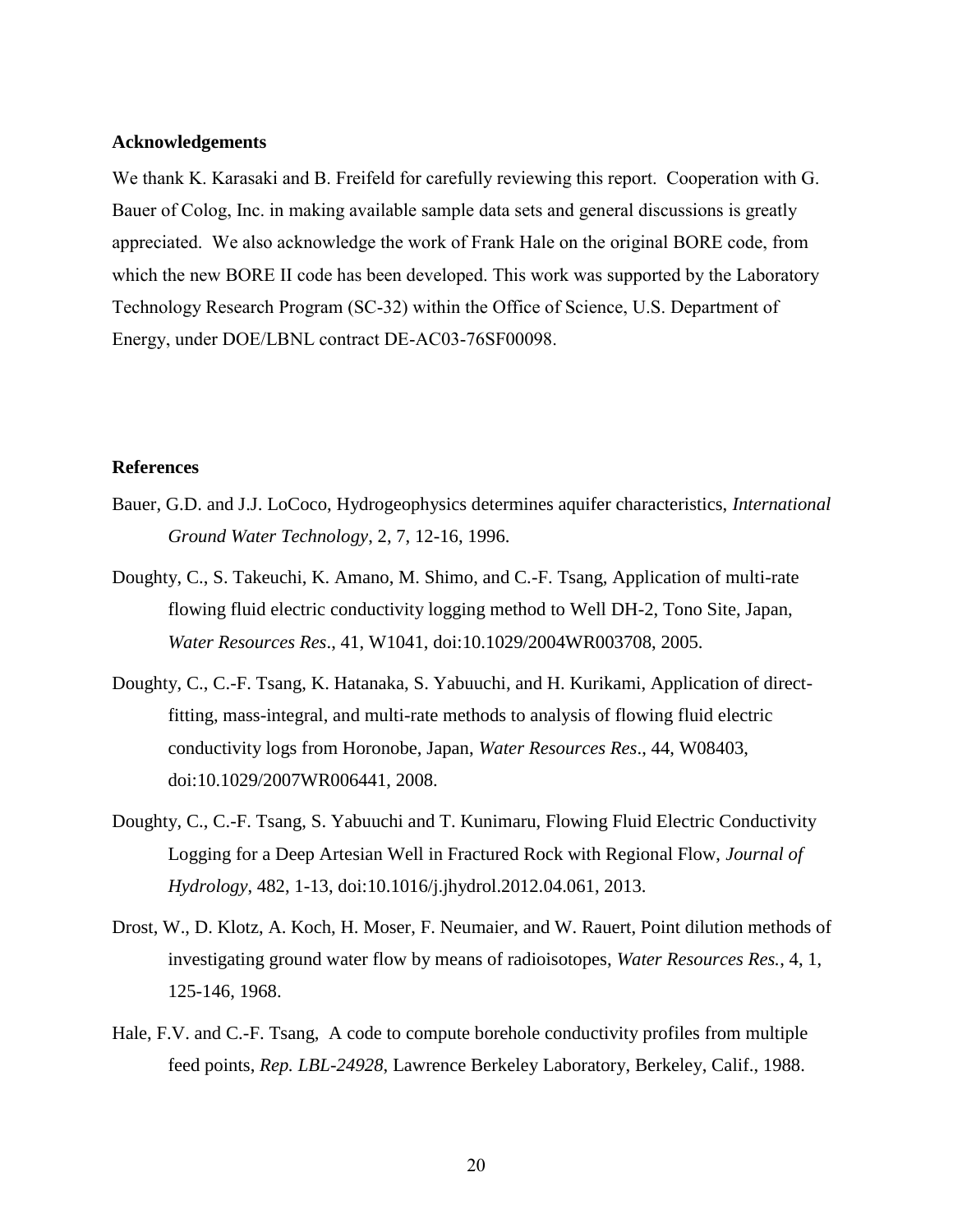- Marschall, P. and S. Vomvoris, Grimsel Test Site: Developments in hydrotesting, fluid logging and combined salt/heat tracer experiments in the BK Site (Phase III), *Tech. Rep. 93-47*, National Cooperative for the Disposal of Radioactive Waste (NAGRA), Wettingen, Switzerland, 1995.
- Pedler, W.H., C.L. Head, and L.L. Williams, Hydrophysical logging: A new wellbore technology for hydrogeologic and contaminant characterization of aquifers, National Outdoor Action Conference, National Ground Water Association, Las Vegas, Nevada, 1992.
- Pruess, K., TOUGH user's guide, *Rep. LBL-20700*, Lawrence Berkeley Laboratory, Berkeley, CA, 1987.
- Pruess, K., TOUGH2 A general-purpose numerical simulator for multiphase fluid and heat flow, *Rep. LBL-29400*, Lawrence Berkeley Laboratory, Berkeley, CA, 1991.
- Pruess, K.(Ed.), Proceedings of the TOUGH workshop '95, *Rep. LBL-37200*, Lawrence Berkeley Laboratory, Berkeley, CA, 1995.
- Pruess, K.(Ed.), Proceedings of the TOUGH workshop '98, *Rep. LBNL-41995*, Lawrence Berkeley National Laboratory, Berkeley, CA, 1998.
- Schlumberger, Ltd., Log interpretation charts, New York, 1984.
- Shedlovsky, T. and L. Shedlovsky, Conductometry, in *Physical methods of chemistry, Part IIA: Electrochemical methods*, edited by A. Weissberger and B.W. Rossiter, pp. 164-171, Wiley-Interscience, New York, 1971.
- Tsang, C.-F. and F. V. Hale, A direct integral method for the analysis of borehole fluid conductivity logs to determine fracture inflow parameters, Proceedings of the National Water Well Conference on New Field Techniques for Quantifying the Physical and Chemical Properties of Heterogeneous Aquifers, Dallas, Texas, March 20-23, 1989, *Rep. LBL-27930*, Lawrence Berkeley Laboratory, Berkeley, CA, 1989.
- Tsang, C.-F., P. Hufschmeid, and F.V. Hale, Determination of fracture inflow parameters with a borehole fluid conductivity logging method, *Water Resources Res.*, 26, 4, 561-578, 1990.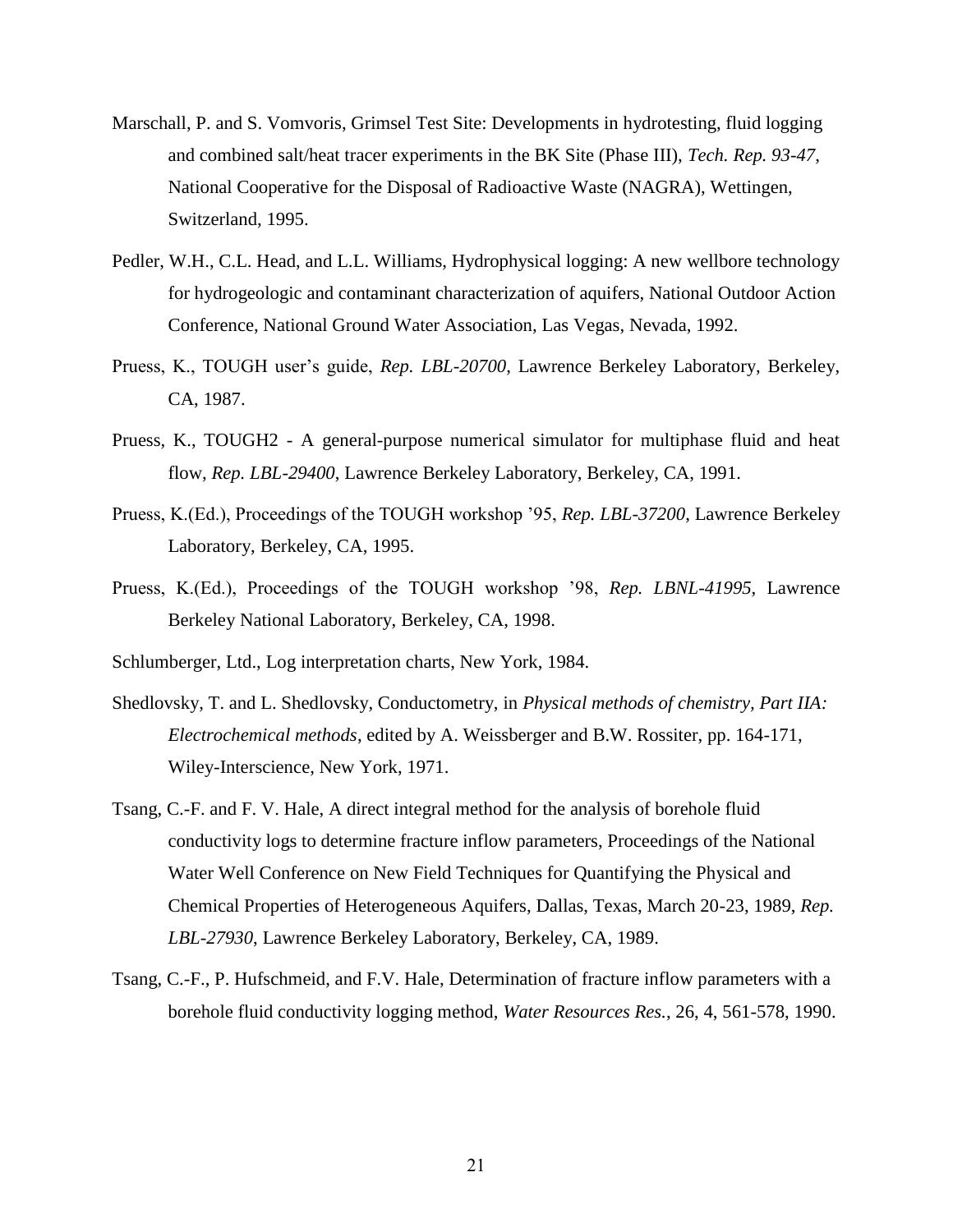#### **Appendix 1: Mathematical Background and Numerical Approach**

The principal equation governing wellbore FEC variation is the equation for the transport of mass (or ion concentration) in the wellbore. However, additional consideration must be given to the determination of FEC as a function of ion concentration and the temperature dependence of FEC.

#### *A1.1 FEC as a Function of Concentration*

The relationship between ion concentration and FEC is reviewed, for example, by Shedlovsky and Shedlovsky (1971), who give graphs and tables relating these two quantities. Hale and Tsang (1988) made a sample fit for the case of NaCl solution at low concentrations and obtained

$$
FEC = 1,870 C - 40 C2,
$$
 (A.1)  
where *C* is ion concentration in kg/m<sup>3</sup> (≈ g/L) and FEC is in μS/cm at 20°C. The expression is  
accurate for a range of *C* up to ≈ 6 kg/m<sup>3</sup> and FEC up to 11,000 μS/cm. The quadratic term can  
be dropped if one is interested only in values of *C* up to ≈ 4 kg/m<sup>3</sup> and FEC up to 7,000 μS/cm,  
in which case the error will be less than 10%.

Fracture fluids typically contain a variety of ions, the most common being Na<sup>+</sup>, Ca<sup>2+</sup>,  $Mg^{2+}$ , Cl<sup>-</sup>, SO<sub>4</sub><sup>2-</sup>, and HCO<sub>3</sub><sup>-</sup>. If a hydrochemical analysis has been completed, various methods are available for computing an equivalent NaCl concentration for other ions. Schlumberger (1984) presents charts of multiplicative factors that convert various solutes to equivalent NaCl concentrations with respect to their effect on electric conductivity.

#### *A1.2 Temperature Dependence of FEC*

BORE II calculations are made assuming a uniform temperature throughout the wellbore. Actual wellbore temperatures generally vary with depth, so temperature corrections must be applied to field FEC data to permit direct comparison with model output.

The effect of temperature *T* on FEC can be estimated using the following equation (Schlumberger, 1984)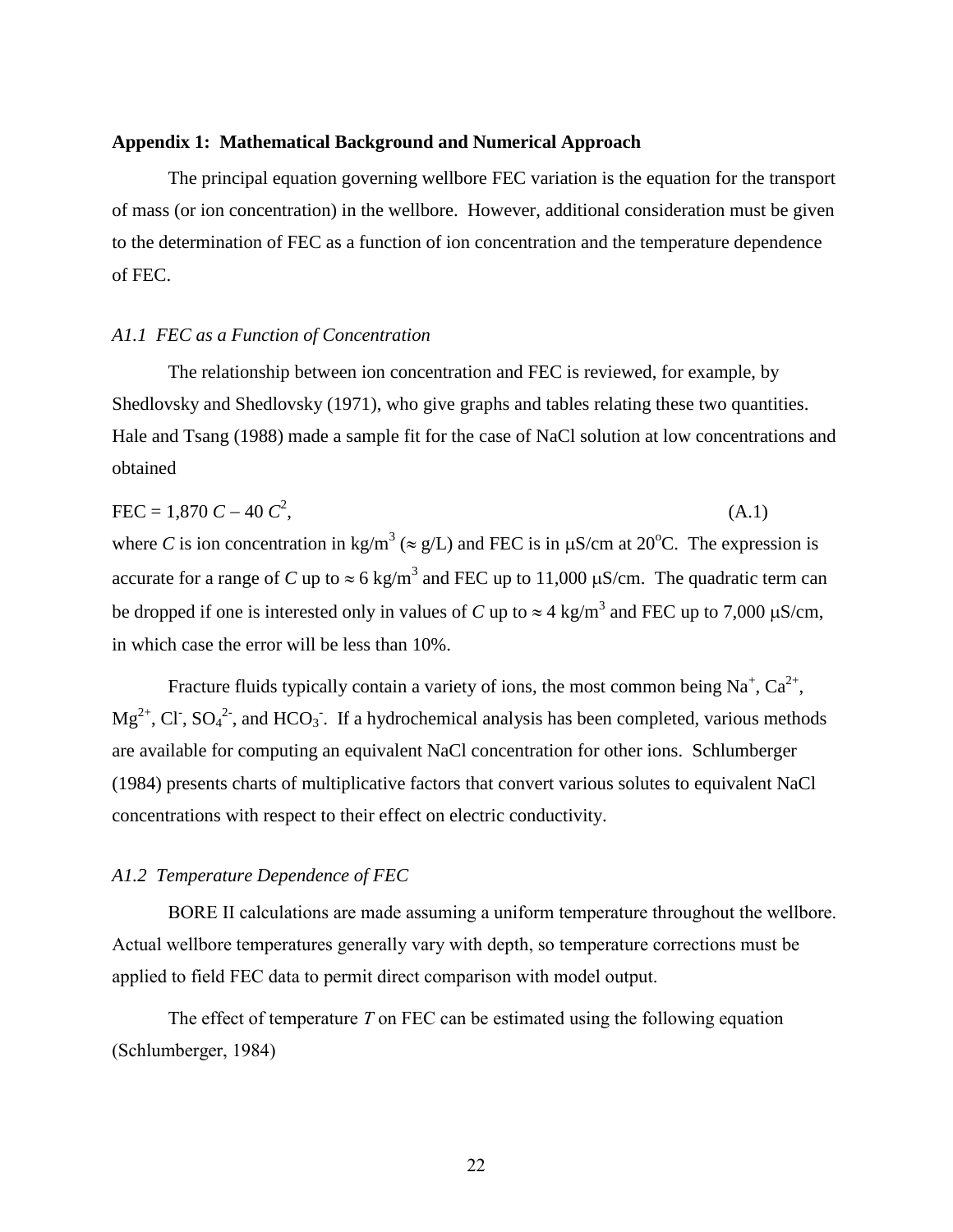$$
FEC(20^{\circ}C) = \frac{FEC(T)}{1 + S(T - 20^{\circ}C)},
$$
\n(A.2)

where  $S = 0.024$ .

Generally, temperature increases with depth below the land surface. If full temperature logs are available, these data can be used to correct the corresponding FEC values. However, if no complete logs are available, a simplifying assumption may be made that the temperature variation in the wellbore is linear and can be modeled by:

$$
T = Ax + B,\tag{A.3}
$$

where *A* and *B* are parameters determined by fitting any available temperature versus depth data. If the fit is unsatisfactory, other relationships with higher order terms must be used.

## *A1.3 Governing Equation*

The differential equation for mass or solute transport in a wellbore is:

$$
\frac{\partial}{\partial x} \left( D_o \frac{\partial C}{\partial x} \right) - \frac{\partial}{\partial x} (Cv) + S = \frac{\partial C}{\partial t}, \tag{A.4}
$$

FEC(20<sup>o</sup> C) =  $\frac{\text{L2C-11}}{1+\text{S(T-20^{\circ} C)}}$ ,<br>where  $S = 0.024$ .<br>Generally, temperature increases with deplogs are available, these data can be used to correct<br>no complete logs are available, a simplifying assu<br>variation where *x* is depth, *t* is time, and *C* is ion concentration. The first term is the diffusion term, with  $D_0$  the diffusion/dispersion coefficient in m<sup>2</sup>/s, the second term is the advective term, with *v* the fluid velocity in m/s, and S is the source term in  $kg/m<sup>3</sup>$ s. This one-dimensional partial differential equation is solved numerically using the finite difference method, with upstream weighting used in the advective term. The following initial and boundary conditions are specified:

$$
C(x,0) = C_0(x),\tag{A.5}
$$

 $C(x_{\text{min}},t) = C_0(x_{\text{min}})$  for flow into the wellbore from above,

 $C(x_{\text{max}},t) = C_0(x_{\text{max}})$  for flow into the wellbore from below,

$$
D_0 = 0
$$
 for  $x < x_{\text{min}}$  and  $x > x_{\text{max}}$ .

The first condition allows for the specification of initial ion concentrations in the wellbore. The second and third conditions allow for advective flow of ions into the wellbore interval from above and below. The final condition indicates that diffusion and dispersion do not take place across the boundaries of the wellbore interval. In general, advection will be the dominant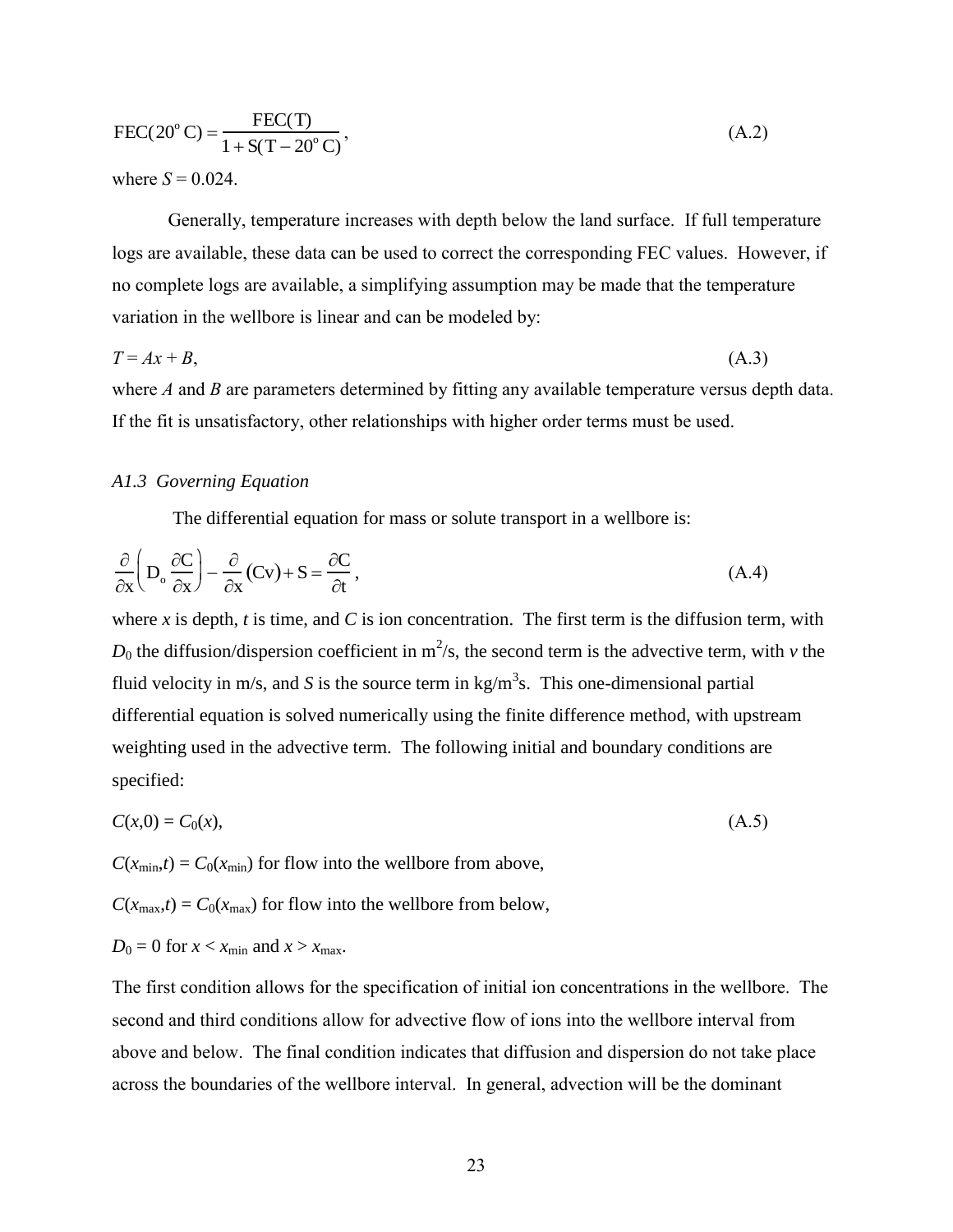process at the boundaries. If diffusion or dispersion is dominant for a particular problem, the boundaries should be extended in order to prevent improper trapping of electrolyte.

#### *A1.4 Discretization in Time*

Time stepping is explicit, with the time step  $\Delta t$  determined by stability constraints for advection

$$
\Delta t \le \frac{\pi d_w^2 \Delta x}{8q_{\text{max}}},\tag{A.6}
$$

and diffusion

$$
\Delta t \le \frac{\Delta x^2}{4D_0},\tag{A.7}
$$

where  $q_{\text{max}}$  (m<sup>3</sup>/s) is the maximum fluid flow rate anywhere in the wellbore. BORE II starts its calculation at  $t = 0$ . The first time in the data file is also identified with  $t = 0$ . If it is apparent that model and data times are not synchronized, then one may insert an additional line into the data file after the header lines, with an earlier time than the first real data time, in order to reset the data zero time. On the inserted line, FEC, *x*, and other data entries may be left blank or copied from the first real data line.

#### *A1.5 Discretization in Space*

The wellbore interval between  $x_{\text{min}}$  and  $x_{\text{max}}$  is uniformly divided into *N* (variable iBORn) cells and it is assumed that the wellbore has uniform diameter,  $d_w$  (variable DIAM). Cell height  $\Delta x$  is determined as the larger of  $(x_{\text{max}} - x_{\text{min}})/N$  and  $d_w$ . Position values indicate depth in the wellbore and thus x is zero at the surface and increases downward. The cell index increases upward, with cells 1 and *N* located at the bottom and top, respectively, of the wellbore interval. In general, the *i*th node (the center of the *i*th cell) is located at

$$
x_i = x_{\text{max}} - (i-1/2)\Delta x,\tag{A.8}
$$

with the *i*th cell extending from  $x_{\text{max}} - (i - 1)\Delta x$  to  $x_{\text{max}} - i\Delta x$ . Wellbore diameter  $d_w$  and number of cells *N* are read from the BORE II input file. Large values of *N* are computationally intensive and can cause BOREII to run slowly. The examples shown in this report were created in the late 1990's, when computers were significantly slower than they are now (2004); they use *N* = 180. Due to improvements in computer speed, it is now practical to use larger values of  $N$ , and  $N =$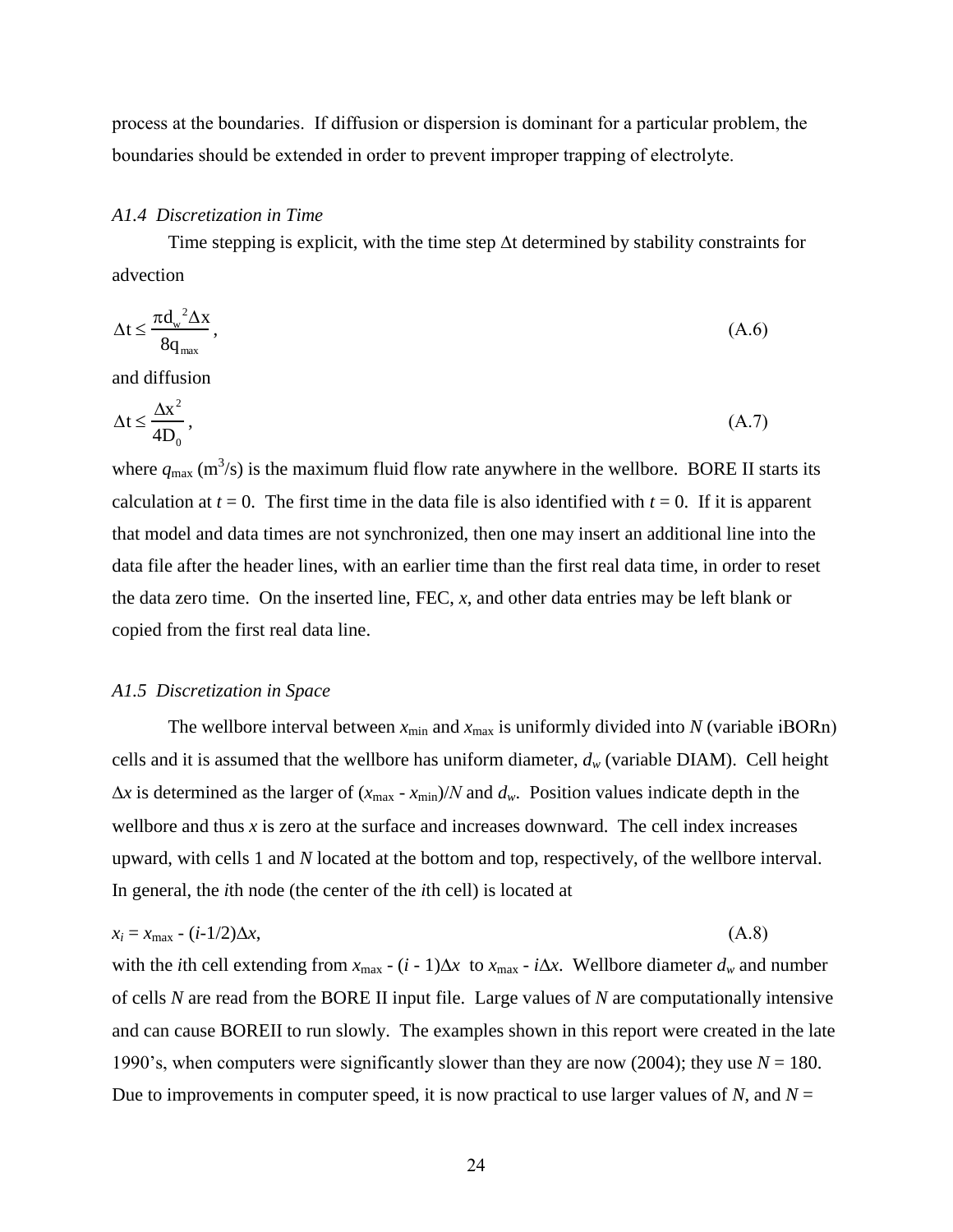360 is considered a good default value. The maximum allowable value of *N* is 1000, but at present using such a large value could cause the code to run too slowly to be practical.

BORE II assigns feed points and initial concentrations to cell *i* if the location of the feed point or  $C_0(x)$  value lies within the boundaries of the *i*th cell. If multiple feed points are assigned to the same cell, they will all be accounted for, but if multiple initial conditions are assigned to the same cell, only the final one assigned will be used. By definition, the lower boundary of cell 1 is at  $x_{\text{max}}$ , but due to round-off errors, the upper boundary of cell *N* may not be at  $x_{\text{min}}$ . Hence, it is often useful to know the *x* coordinates of each node. These are displayed in the input file written by BORE II (option V) when  $IC0FLAG > 0$ . Thus, if the user sets  $IC0FLAG = 1$ , inputs one  $(x, C_0(x))$  pair, and uses option V, then a new input file will be created with IC0FLAG = *N* and a complete list of the *x* coordinates for all nodes, with  $C_0 = 0$  for all cells except the one identified in the original input file. Alternatively, if the initial conditions are created from a data file with PREBORE (or taken from any source that is independent of the nodal coordinates), then using option V will create an input file that shows the initial conditions assigned to each cell.

The list of nodal *x* coordinates may be useful when modeling a thick fracture zone or aquifer, in order to place one feed point in each cell over a given depth range. Similarly, when using IC0FLAG  $> 0$  to specify non-uniform initial concentrations, one must assign a  $C_0$  value to each cell in the interval of interest in order to obtain a continuous *C* profile, because no interpolation is done between scattered initial concentrations. Finally, knowing the coordinate of the top cell in the model is useful for assigning the initial concentration that serves as the boundary condition for inflow into the wellbore interval from above. For inflow from below, either  $x = x_1$  or  $x = x_{\text{max}}$  may be used.

# *A1.6 Calculation of Flow Rates*

Feed point flow rates may be constant in time, in which case a steady-state flow field is assumed in the wellbore, or variable, with feed point flow rates determined by linear interpolation between tabulated values. Although feed point flow rate may vary, true transient wellbore flow including fluid compressibility effects is not considered. Rather, the wellbore fluid flow field is assumed to change instantly from one steady-state flow field to another. In other words, the flow rate out of cell *i* is always the sum of the flow rates from all feed point locations within the boundaries of cell *i* plus the flow rate out of cell *i*-1.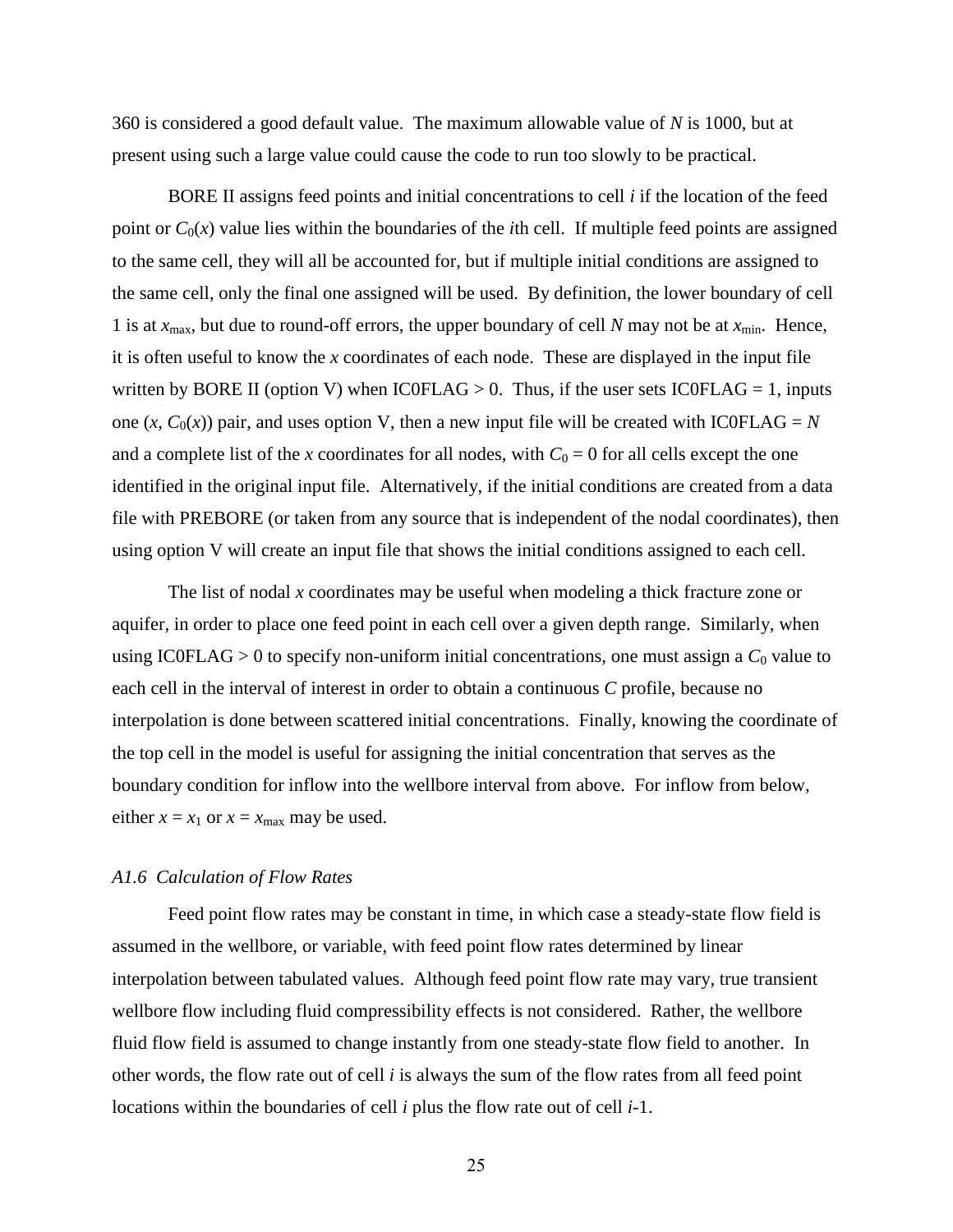#### **Appendix 2: The Preprocessor PREBORE**

PREBORE is a simple Fortran program that does preprocessing for BORE II. It runs under either Windows or DOS. PREBORE converts the old BORE data file format into the new BORE II data file format. Depth is converted from feet to meters, and other data columns are realigned. PREBORE can also create a file with  $(x, C_0)$  pairs to be added to the BORE II input file as initial conditions (this option requires that *x* values steadily increase or steadily decrease in each profile).

If data file conversion is being done, the user is prompted to enter the old and new data file names.

If a file with initial conditions is being created, the user is prompted for the following information: the name of the BORE II data file; a name for the initial condition file; which profile in the data file to use; the direction of logging (downward assumes *x* values increase in the data file, upward assumes they decrease, and both assumes the profiles alternately increase and decrease in *x*); and the conversion factors  $(\gamma, \beta, \alpha)$  between FEC and *C* (default values 0, 1870, -40). In addition to creating an ASCII text file with  $(x, C_0)$  pairs, which may be added to the BORE II input file using a text editor or word processor, PREBORE prints out the number of pairs on the screen, which should be used for IC0FLAG. Note that IC0FLAG may be greater than the number of cells in the model  $N$ , but that in this case not all the  $C_0$  values will be used (see Appendix 1, Section A1.5).

Data file conversion and initial condition creation can be done in the same PREBORE run. In this case the user must specify both old and new data file names in addition to the parameters describing the creation of initial conditions.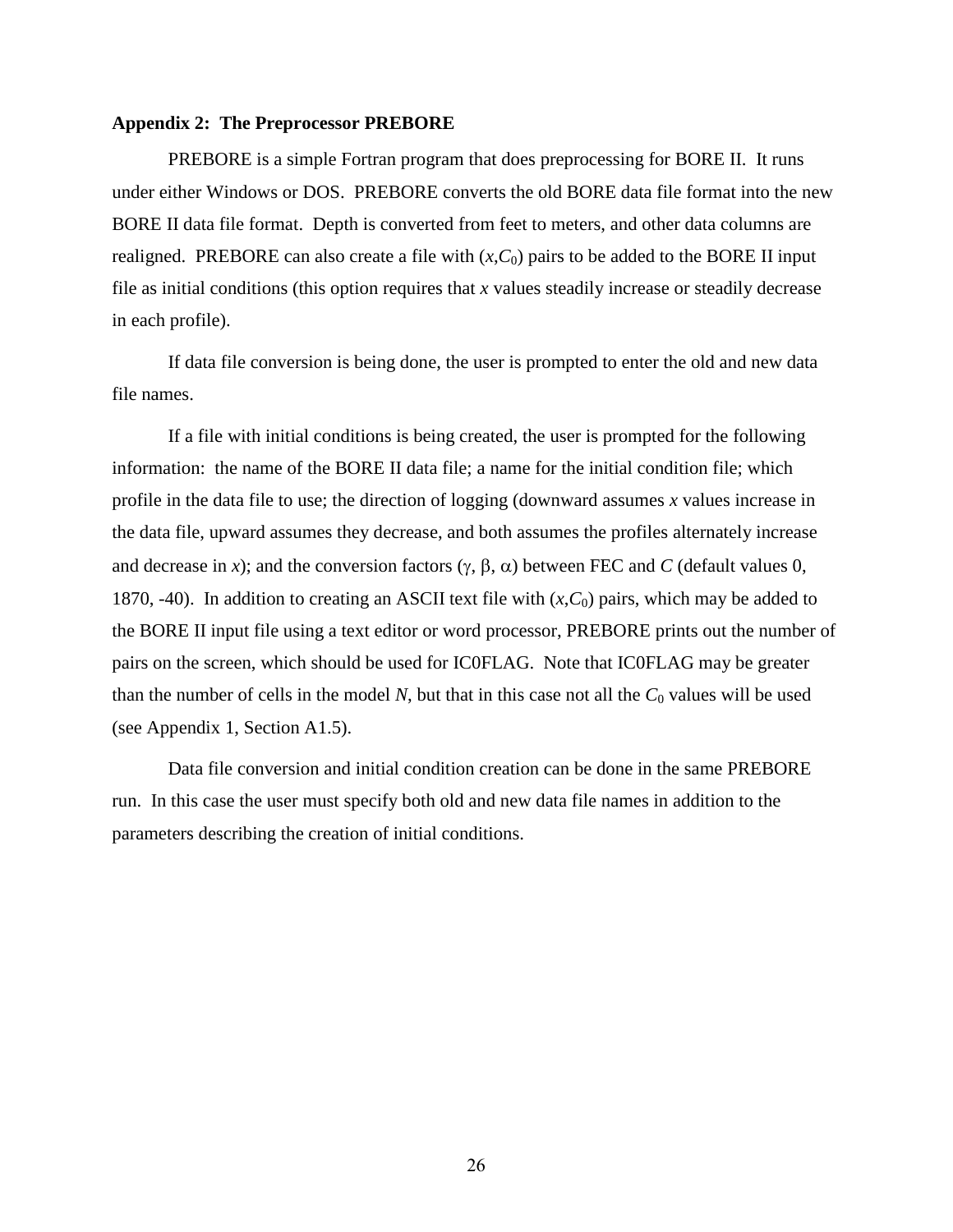# **Appendix 3: Input Files for Example Applications**

|               |                                            |       |       | TITLE: up flow with flow from below, compare to synthetic data |                                                                                       |
|---------------|--------------------------------------------|-------|-------|----------------------------------------------------------------|---------------------------------------------------------------------------------------|
| XMIN(m)       | XMAX(m) DIAM(cm) iBORn                     |       |       |                                                                |                                                                                       |
|               | $.0000$ 180.0 14.00 180                    |       |       |                                                                |                                                                                       |
|               |                                            |       |       |                                                                | OW(L/min) HALPHA : !OW=flow from below; HALPHA=hor. flow constriction                 |
| $.7500$ 2.500 |                                            |       |       |                                                                |                                                                                       |
|               | #FEED PTS VARIABLE FLOWRATE IDENTIFIER     |       |       |                                                                |                                                                                       |
| $\mathcal{E}$ | 999                                        |       |       |                                                                |                                                                                       |
|               | $DEPTH(m)$ $Q(L/min)$ $C(q/L)$ $T0(hr)$    |       |       |                                                                | $Q/V$ FLAG $!Vd(m/day)$                                                               |
|               | 160.5 .7500                                | 100.0 | .0000 | $\circ$                                                        |                                                                                       |
| 130.5         | .7500                                      | 100.0 | .0000 | $\mathbf 0$                                                    |                                                                                       |
| 50.50         | .7500                                      | 100.0 | .0000 | $\Omega$                                                       |                                                                                       |
|               | TMAX(hr) FECMAX DIFFUSION COEF. (m2/s)     |       |       |                                                                |                                                                                       |
|               | 24.00    100.0    .7500E-09                |       |       |                                                                |                                                                                       |
| RGAMMA        |                                            |       |       |                                                                | RBETA               RALPHA            !FEC  =  RGAMMA  +  C*RBETA  +  C*C*RALPHA      |
|               | $.0000$ 1.000 $.1000E-07$                  |       |       |                                                                |                                                                                       |
|               |                                            |       |       |                                                                | ICOFLAG 1If 0, $C0=0$ ; If $01$ , read one $C0$ ; If $>0$ , read ICOFLAG (X,C0) pairs |
| $\Omega$      |                                            |       |       |                                                                |                                                                                       |
|               | DATA FILE !'NONE' if there is no data file |       |       |                                                                |                                                                                       |
| up num.dbt    |                                            |       |       |                                                                |                                                                                       |

*A2.1 Example Application 1 – Up Flow – up\_num.inp*

*A2.2 Example Application 2 – Horizontal Flow Analytical Solution – hor\_an.inp*

|                  | TITLE: Horizontal Flow - Compare to Analytical Solution |             |  |                                                                                                                                                                                                                                                                                                                                                       |
|------------------|---------------------------------------------------------|-------------|--|-------------------------------------------------------------------------------------------------------------------------------------------------------------------------------------------------------------------------------------------------------------------------------------------------------------------------------------------------------|
|                  | XMIN(m) XMAX(m) DIAM(cm) iBORn                          |             |  |                                                                                                                                                                                                                                                                                                                                                       |
|                  | 0.000 50.000 7.600 180                                  |             |  |                                                                                                                                                                                                                                                                                                                                                       |
| QW(L/min) HALPHA |                                                         |             |  |                                                                                                                                                                                                                                                                                                                                                       |
| $0$ .            | 2.850000                                                |             |  |                                                                                                                                                                                                                                                                                                                                                       |
|                  | #FEED PTS VARIABLE FLOWRATE IDENTIFIER                  |             |  |                                                                                                                                                                                                                                                                                                                                                       |
| 2 999            |                                                         |             |  |                                                                                                                                                                                                                                                                                                                                                       |
|                  | DEPTH $(m)$ Vd $(m/d)$ C $(g/L)$ T0 $(hr)$ Q/V FLAG     |             |  |                                                                                                                                                                                                                                                                                                                                                       |
| 25.0000          | 1.                                                      | 1000. .0000 |  | $\mathbf{1}$                                                                                                                                                                                                                                                                                                                                          |
| $25.0000 - 1.$   |                                                         | 1000. 0000  |  | $\mathbf{1}$                                                                                                                                                                                                                                                                                                                                          |
|                  | TMAX(hr) FECMAX DIFFUSION COEF. (m2/s)                  |             |  |                                                                                                                                                                                                                                                                                                                                                       |
| 3.0000 1000.     |                                                         | $1.e-10$    |  |                                                                                                                                                                                                                                                                                                                                                       |
| RGAMMA RBETA     |                                                         | RALPHA      |  |                                                                                                                                                                                                                                                                                                                                                       |
|                  | $0.0000000$ 1.000000 1.e-08                             |             |  |                                                                                                                                                                                                                                                                                                                                                       |
| <b>ICOFLAG</b>   |                                                         |             |  |                                                                                                                                                                                                                                                                                                                                                       |
| $\Omega$         |                                                         |             |  |                                                                                                                                                                                                                                                                                                                                                       |
| DATA FILE        |                                                         |             |  |                                                                                                                                                                                                                                                                                                                                                       |
| hor an.dbt       |                                                         |             |  |                                                                                                                                                                                                                                                                                                                                                       |
|                  |                                                         |             |  | $\mathbf{T}^{\mathbf{u}}$ , then if $\mathbf{f}^{\mathbf{u}}$ , $\mathbf{f}^{\mathbf{u}}$ , $\mathbf{f}^{\mathbf{u}}$ , $\mathbf{f}^{\mathbf{u}}$ , $\mathbf{f}^{\mathbf{u}}$ , $\mathbf{f}^{\mathbf{u}}$ , $\mathbf{f}^{\mathbf{u}}$ , $\mathbf{f}^{\mathbf{u}}$ , $\mathbf{f}^{\mathbf{u}}$ , $\mathbf{f}^{\mathbf{u}}$ , $\mathbf{f}^{\mathbf{u}}$ |

The input file for the case with significant dispersion is identical, except that the diffusion coefficient is increased from  $10^{-10}$  m<sup>2</sup>/s to  $10^{-5}$  m<sup>2</sup>/s.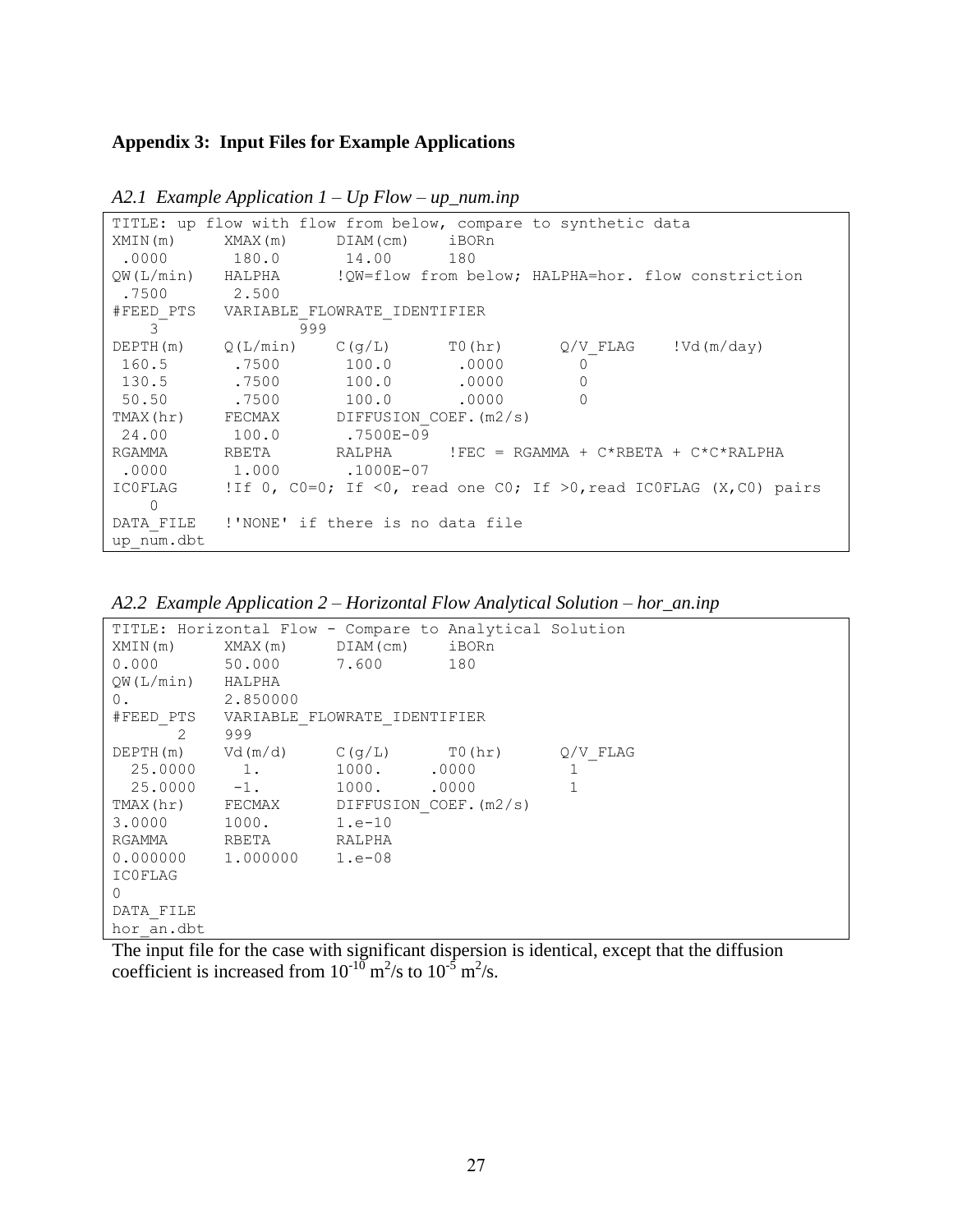|                | TITLE: Horizontal Flow Example                          |       |       |                |                                                                           |
|----------------|---------------------------------------------------------|-------|-------|----------------|---------------------------------------------------------------------------|
|                | $XMIN(m)$ $XMAX(m)$ $DIAM(cm)$ iBORn                    |       |       |                |                                                                           |
|                | .0000 60.00 7.600 180                                   |       |       |                |                                                                           |
|                |                                                         |       |       |                | QW(L/min) HALPHA : !QW=flow from below; HALPHA=hor. flow constriction     |
| $.0000$ 2.500  |                                                         |       |       |                |                                                                           |
|                | #FEED PTS VARIABLE FLOWRATE IDENTIFIER                  |       |       |                |                                                                           |
| $14^{-}$       | 999                                                     |       |       |                |                                                                           |
|                | DEPTH(m) $Q(L/min)$ $C(g/L)$ T0(hr) $Q/V$ FLAG !Vd(m/d) |       |       |                |                                                                           |
|                | 26.73 .5295E-02 730.0 .0000                             |       |       | $\overline{0}$ | : .1204                                                                   |
|                | $26.73 - 5295E - 02$ .0000                              |       | .0000 |                | $0 \t - 1204$                                                             |
|                | 26.39 .5295E-02 730.0                                   |       | .0000 | $\overline{0}$ | : .1204                                                                   |
|                | 26.39 -.5295E-02 .0000                                  |       | .0000 | $\overline{0}$ | $! - .1204$                                                               |
|                | 26.06 .5295E-02 730.0                                   |       | .0000 |                | $0 \t1.1204$                                                              |
|                | 26.06 -.5295E-02 .0000                                  |       | .0000 | $\circledcirc$ | $! - .1204$                                                               |
|                | 25.73 .5295E-02 730.0                                   |       | .0000 | $\circ$        | $\frac{1}{2}$ .1204                                                       |
|                | $25.73 - 5295E - 02$                                    | .0000 | .0000 | $\circ$        | $! - .1204$                                                               |
|                | 25.39 .5295E-02 730.0                                   |       | .0000 | $\overline{0}$ | : .1204                                                                   |
|                | 25.39 -.5295E-02 .0000                                  |       | .0000 | $\overline{0}$ | $! - .1204$                                                               |
|                | 25.06 .5295E-02 730.0                                   |       | .0000 | $\circ$        | $\frac{1}{2}$ .1204                                                       |
|                | 25.06 -.5295E-02 .0000                                  |       | .0000 | $\circ$        | $! - .1204$                                                               |
|                | 24.73 .5295E-02 730.0                                   |       | .0000 | $\circ$        | : .1204                                                                   |
|                | 24.73 - 5295E-02 .0000                                  |       | .0000 | $\Omega$       | $! - 1204$                                                                |
|                | TMAX(hr) FECMAX DIFFUSION COEF. (m2/s)                  |       |       |                |                                                                           |
|                | 4.000 400.0 .7500E-04                                   |       |       |                |                                                                           |
|                |                                                         |       |       |                | RGAMMA REETA RALPHA !FEC = RGAMMA + C*RBETA + C*C*RALPHA                  |
|                | $.0000$ 1.000 $.1000E-07$                               |       |       |                |                                                                           |
|                |                                                         |       |       |                | ICOFLAG 1If 0, CO=0; If <0, read one CO; If >0, read ICOFLAG (X,CO) pairs |
| $\overline{0}$ |                                                         |       |       |                |                                                                           |
|                | DATA FILE !'NONE' if there is no data file              |       |       |                |                                                                           |
| hor real.dbt   |                                                         |       |       |                |                                                                           |

*A2.3 Example Application 3 – Horizontal Flow - hor\_real.inp*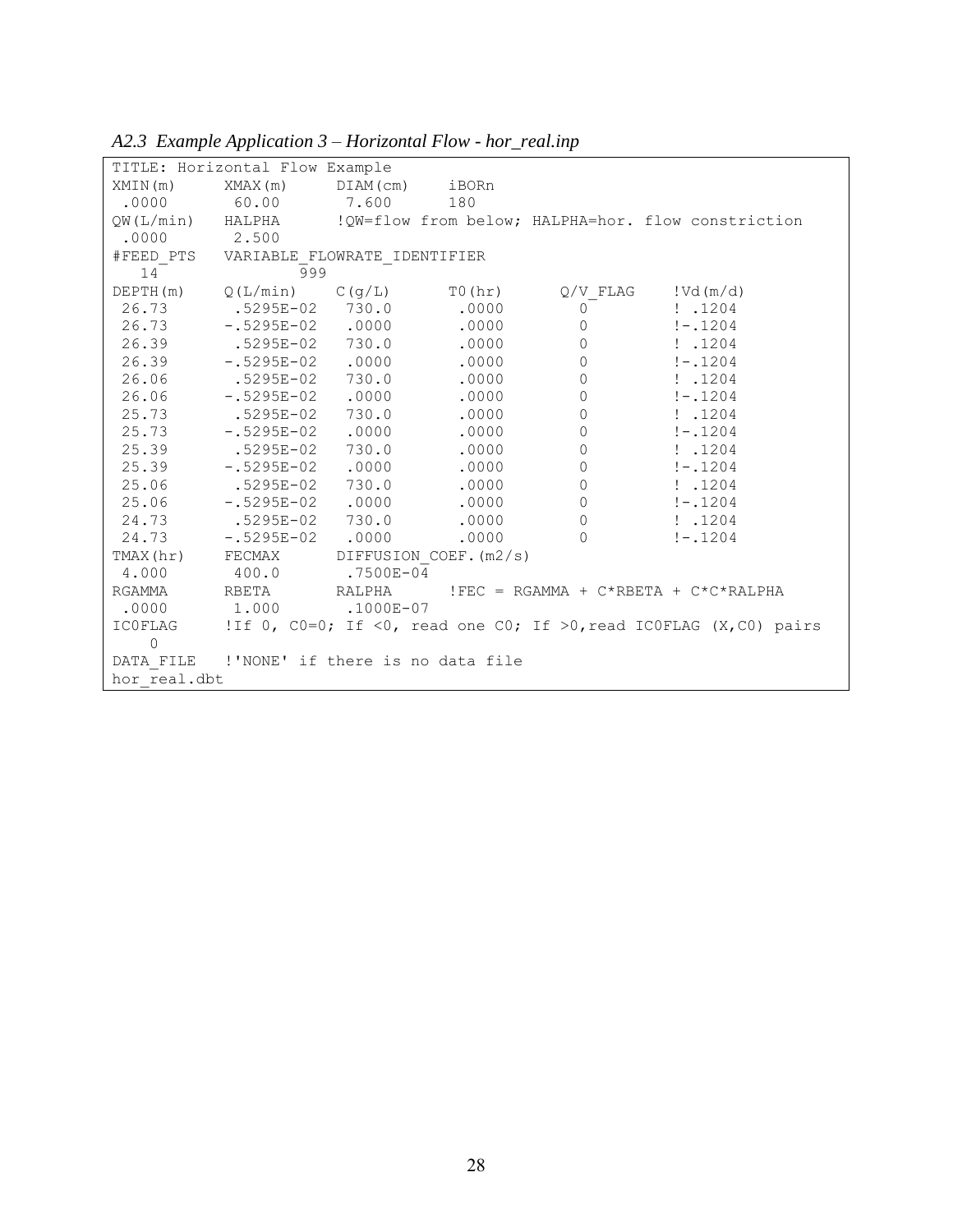|                  | TITLE: downflow, variable source conc., uniform non-zero initial conc. |               |         |                |                                                                         |
|------------------|------------------------------------------------------------------------|---------------|---------|----------------|-------------------------------------------------------------------------|
| XMIN(m)          | $XMAX(m)$ $DIAM(cm)$                                                   |               | iBORn   |                |                                                                         |
| 140.0            | 240.0<br>7.600                                                         |               | 180     |                |                                                                         |
| QW(L/min) HALPHA |                                                                        |               |         |                | !QW=flow from below; HALPHA=hor. flow constriction                      |
| .0000            | 2.850                                                                  |               |         |                |                                                                         |
|                  | #FEED PTS VARIABLE FLOWRATE IDENTIFIER                                 |               |         |                |                                                                         |
| 12               | 999                                                                    |               |         |                |                                                                         |
|                  | DEPTH $(m)$ Q(L/min) C(g/L)                                            |               | TO (hr) |                | $Q/V$ FLAG $!Vd(m/day)$                                                 |
| 239.0            | $-0.7000$                                                              | .0000         | .4000   | $\overline{0}$ |                                                                         |
| 212.0            | $-1.000$<br>.0000                                                      |               | .4000   | $\circ$        |                                                                         |
| 187.0            | .7500<br>1800.                                                         |               | .4000   | $\circ$        |                                                                         |
| 183.0            | $.1900$ $1900.$                                                        |               | .4000   | $\Omega$       |                                                                         |
| 181.0            | $.1200$ $1900.$                                                        |               | .4000   | $\circ$        |                                                                         |
| 178.0            | .5000E-01 1900.<br>.4000E-01 1900.                                     |               | .4000   | $\circ$        |                                                                         |
| 176.0            |                                                                        |               | .4000   | $\circ$        |                                                                         |
| 174.0            | $.3000E - 01$ 1900.                                                    |               | .4000   | $\circ$        |                                                                         |
| 171.0            | $.1000E - 01$ 1900.                                                    |               | .4000   | $\Omega$       |                                                                         |
| 164.4            | 99905.<br>1900.                                                        |               | .4000   | $\Omega$       |                                                                         |
|                  | $T(hr)$ $Q(L/min)$ $C(g/L)$                                            |               |         |                | #entries is two digits after 999                                        |
| .0000            | .4400                                                                  | 80.00         |         |                |                                                                         |
| .4000            | $.4400$ 100.0                                                          |               |         |                |                                                                         |
| 1.200            | $.4400$ $1100.$                                                        |               |         |                |                                                                         |
| 1.900            | $.4400$ 1650.                                                          |               |         |                |                                                                         |
| 4.500            | .4400                                                                  | 1950.         |         |                |                                                                         |
|                  | $162.0$ 99904.                                                         | 1800. .0000 0 |         |                |                                                                         |
| T(hr)            | $Q(L/min)$ $C(q/L)$                                                    |               |         |                | #entries is two digits after 999                                        |
|                  | $.0000$ .6000E-01 80.00                                                |               |         |                |                                                                         |
| .4000            | $.6000E - 01$ 200.0                                                    |               |         |                |                                                                         |
| 1.900            | .6000E-01 1650.<br>.6000E-01 1950.                                     |               |         |                |                                                                         |
| 4.500            |                                                                        |               |         |                |                                                                         |
|                  | 158.5 .1000 80.00 .0000                                                |               |         | $\overline{0}$ |                                                                         |
| TMAX (hr)        | FECMAX DIFFUSION COEF. (m2/s)                                          |               |         |                |                                                                         |
| 4.400            | 1700.                                                                  | .1000E-02     |         |                |                                                                         |
| RGAMMA           | RBETA<br>RALPHA                                                        |               |         |                | $!$ FEC = RGAMMA + C*RBETA + C*C*RALPHA                                 |
| .0000            | .1000E-07<br>1.000                                                     |               |         |                |                                                                         |
| ICOFLAG          |                                                                        |               |         |                | !If 0, $CO=0$ ; If <0, read one $CO$ ; If >0, read ICOFLAG (X,CO) pairs |
| $-1$             |                                                                        |               |         |                |                                                                         |
|                  | $CO$ (g/L) !Uniform, non-zero $CO$                                     |               |         |                |                                                                         |
| 80.00            |                                                                        |               |         |                |                                                                         |
|                  | DATA FILE !'NONE' if there is no data file                             |               |         |                |                                                                         |
| down c.dbt       |                                                                        |               |         |                |                                                                         |

# *A2.4 Example Application 4 – Down Flow – down\_c.inp*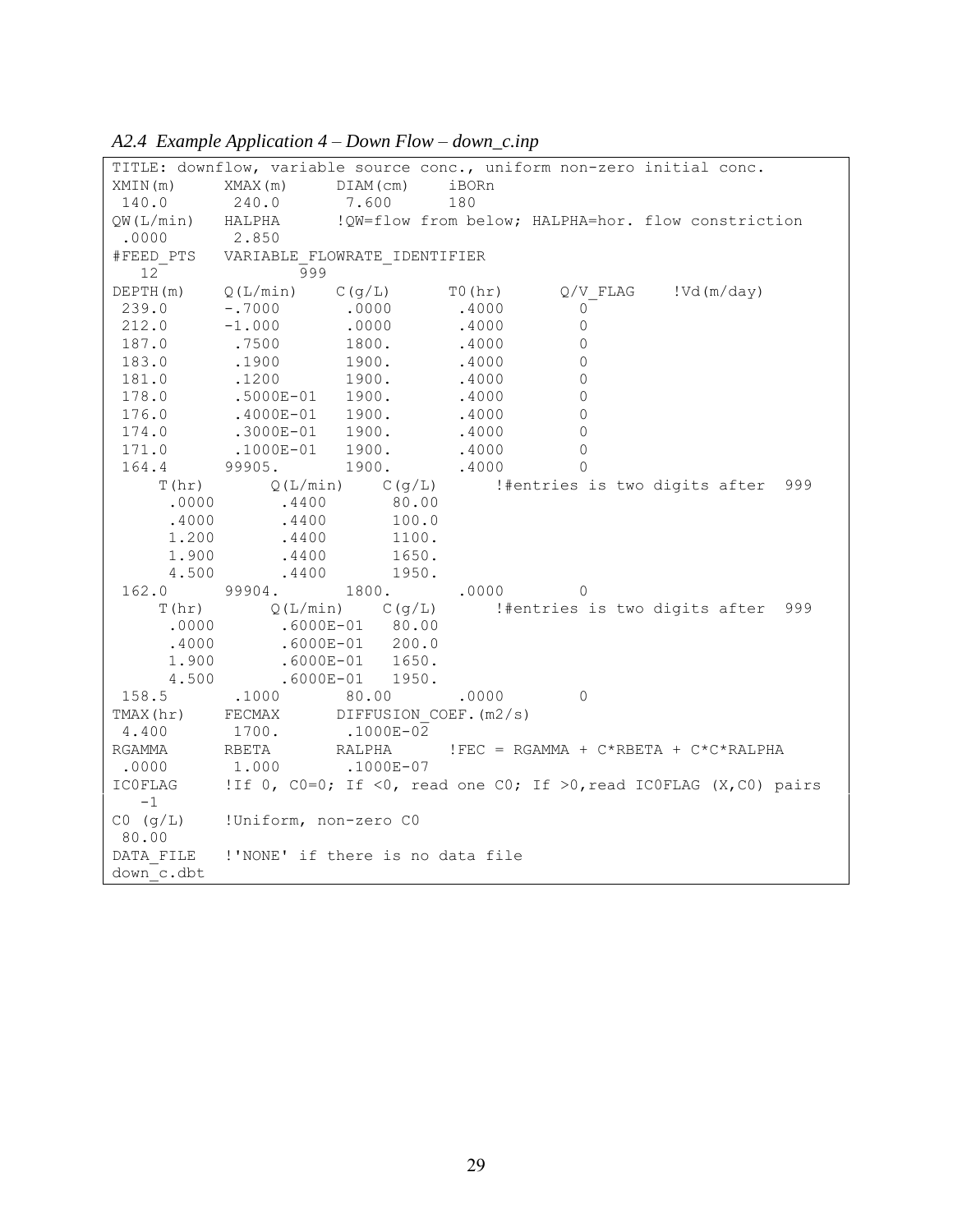|                       | TITLE: Combination flow example, non-uniform initial concentration |             |                                  |              |                                                                   |
|-----------------------|--------------------------------------------------------------------|-------------|----------------------------------|--------------|-------------------------------------------------------------------|
| XMIN(m)               | XMAX(m)                                                            | $DIAM$ (cm) | iBORn                            |              |                                                                   |
| .00000                | 50.000                                                             | 7.6000      | 180                              |              |                                                                   |
| QW(L/min) HALPHA      |                                                                    |             |                                  |              | !QW=flow from below; HALPHA=hor. flow constriction                |
| .00000                | 2.8500                                                             |             |                                  |              |                                                                   |
|                       | #FEED PTS VARIABLE FLOWRATE IDENTIFIER                             |             |                                  |              |                                                                   |
| 12                    | 999                                                                |             |                                  |              |                                                                   |
| DEPTH (m)             | Q(L/min)                                                           | C(g/L)      | T0 (hr)                          |              | $Q/V$ FLAG $!Vd(m/day)$                                           |
| 45.000                | $-.13000$                                                          | .00000      | .00000                           | 0            |                                                                   |
| 33.300                | .11000                                                             | 800.00      | .15000                           | $\mathsf{O}$ |                                                                   |
| 33.300                | $-.31000$                                                          | .00000      | .00000                           | $\Omega$     |                                                                   |
| 27.500                | $-1.0500$                                                          | .00000      | .00000                           | 0            |                                                                   |
| 25.700                | .30000                                                             | 810.00      | .15000                           | 0            |                                                                   |
| 25.400                | .30000                                                             | 810.00      | .15000                           | 0            |                                                                   |
| 25.140                | .30000                                                             | 810.00      | .15000                           | 0            |                                                                   |
| 24.900                | .30000                                                             | 810.00      | .15000                           | 0            |                                                                   |
| 23.500                | .12000                                                             | 800.00      | .15000                           | 0            |                                                                   |
| 21.500                | $.40000E - 01$ 800.00                                              |             | .15000                           | 0            |                                                                   |
| 14.000                | .15000E-01                                                         | 750.00      | .15000                           | 0            |                                                                   |
| 12.200                | $.10000E - 01$ 750.00                                              |             | .15000                           | $\Omega$     |                                                                   |
| TMAX (hr)             | FECMAX                                                             |             | DIFFUSION COEF. (m2/s)           |              |                                                                   |
| 1.0000                | 1000.0                                                             | .50000E-03  |                                  |              |                                                                   |
| RGAMMA                | RBETA                                                              | RALPHA      |                                  |              | $!$ FEC = RGAMMA + C*RBETA + C*C*RALPHA                           |
| .00000                | 1,0000                                                             | .10000E-07  |                                  |              |                                                                   |
| <b>ICOFLAG</b><br>232 |                                                                    |             |                                  |              | !If 0, CO=0; If <0, read one CO; If >0, read ICOFLAG (X,CO) pairs |
| X(m)                  | CO (g/L)                                                           |             | !#entries is ICOFLAG             |              |                                                                   |
| 1.524                 | 2                                                                  |             |                                  |              |                                                                   |
| 1.615                 | $\mathbf{2}$                                                       |             |                                  |              |                                                                   |
| 1.707                 | $\ensuremath{\mathsf{3}}$                                          |             |                                  |              |                                                                   |
| 1.829                 | $\mathfrak{Z}$                                                     |             |                                  |              |                                                                   |
| 1.951                 | $\mathsf 3$                                                        |             |                                  |              |                                                                   |
| 2.073                 | $\mathsf 3$                                                        |             |                                  |              |                                                                   |
| 2.225                 | 3                                                                  |             |                                  |              |                                                                   |
| 2.377                 | $\mathsf 3$                                                        |             |                                  |              |                                                                   |
| 2.53                  | $\mathsf 3$                                                        |             |                                  |              |                                                                   |
| 2.713                 | $\mathsf 3$                                                        |             |                                  |              |                                                                   |
| 2.865                 | $\mathsf 3$                                                        |             |                                  |              |                                                                   |
| 3.018                 | 3                                                                  |             |                                  |              |                                                                   |
| 3.353                 | 589                                                                |             |                                  |              |                                                                   |
| 3.536                 | 597                                                                |             |                                  |              |                                                                   |
| 3.719                 | 588                                                                |             |                                  |              |                                                                   |
| 3.871                 | 583                                                                |             |                                  |              |                                                                   |
| 4.054                 | 584                                                                |             |                                  |              |                                                                   |
|                       | (208 entries not shown)                                            |             |                                  |              |                                                                   |
| 43.282                | 2                                                                  |             |                                  |              |                                                                   |
| 43.8                  | 2                                                                  |             |                                  |              |                                                                   |
| 43.983                | 2                                                                  |             |                                  |              |                                                                   |
| 44.166                | 1                                                                  |             |                                  |              |                                                                   |
| 44.318                | $\mathbf 1$                                                        |             |                                  |              |                                                                   |
| 44.501                | 1                                                                  |             |                                  |              |                                                                   |
| 44.684                | $\mathbf 1$                                                        |             |                                  |              |                                                                   |
| DATA FILE             |                                                                    |             | !'NONE' if there is no data file |              |                                                                   |
| comb ic.dbt           |                                                                    |             |                                  |              |                                                                   |

*A2.5 Example Application 5 – Combination Flow – comb\_ic.inp*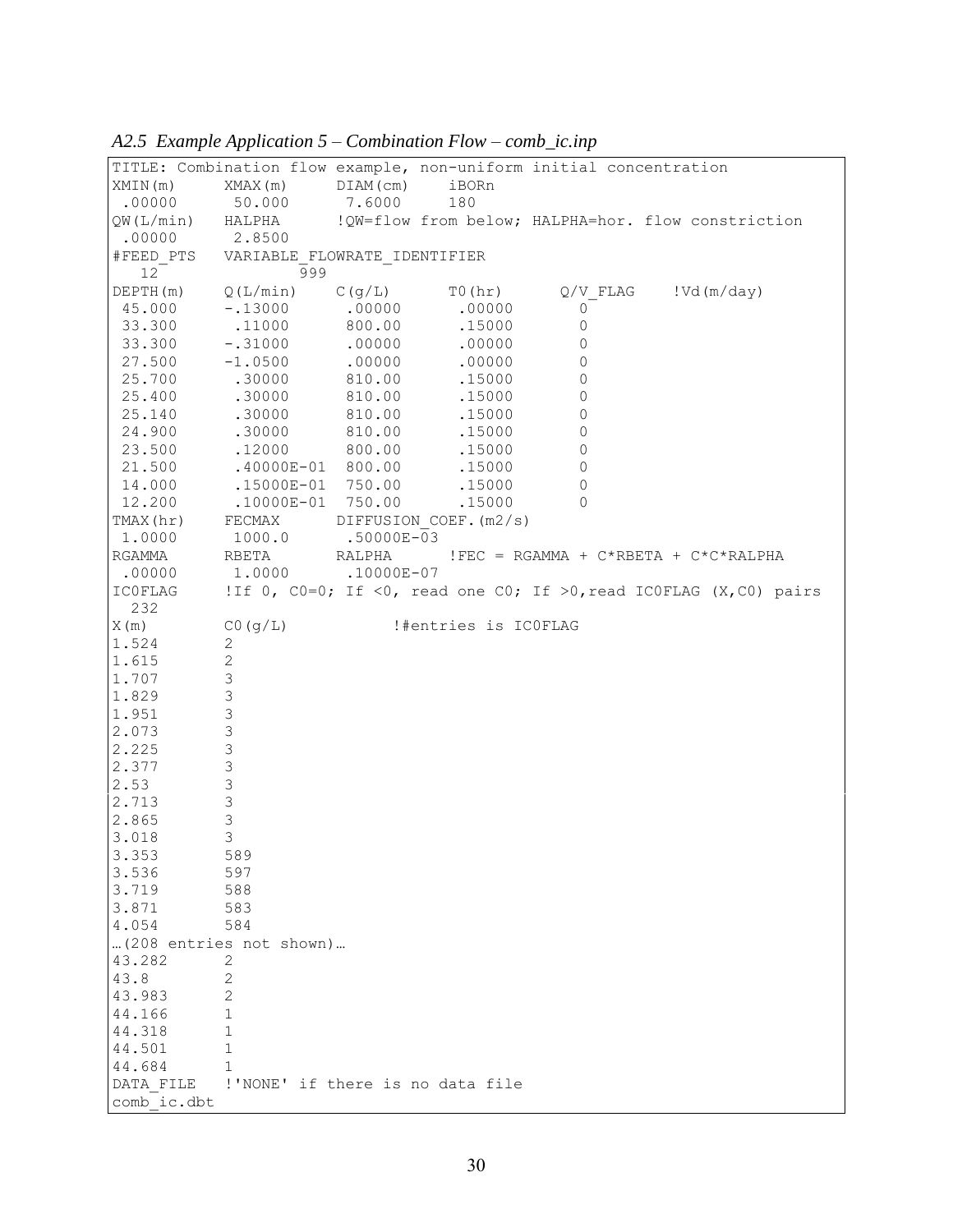

Figure 1. Concentration (=FEC) versus depth at a series of times for example application 1 - up flow. Data are numerically simulated using the TOUGH2 code. Figure is a BORE II screenprint after running option R.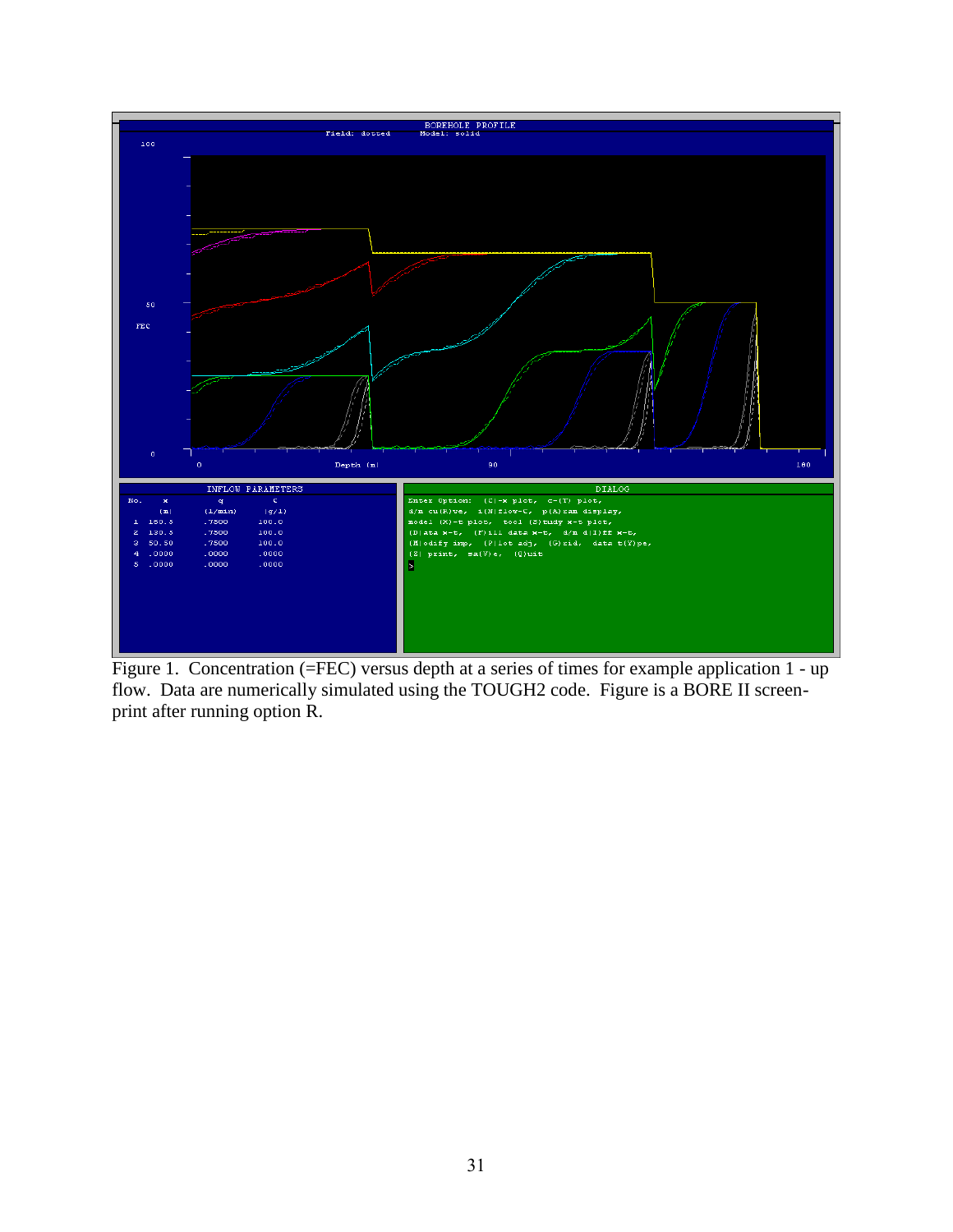

Figure 2. Relative concentration versus time for example application 2 – horizontal flow. When diffusion/dispersion is negligible, the concentration increase only occurs at the depth of the horizontal flow layer. The solid line shows the analytical solution as given by Equation (1) (Drost et al., 1968).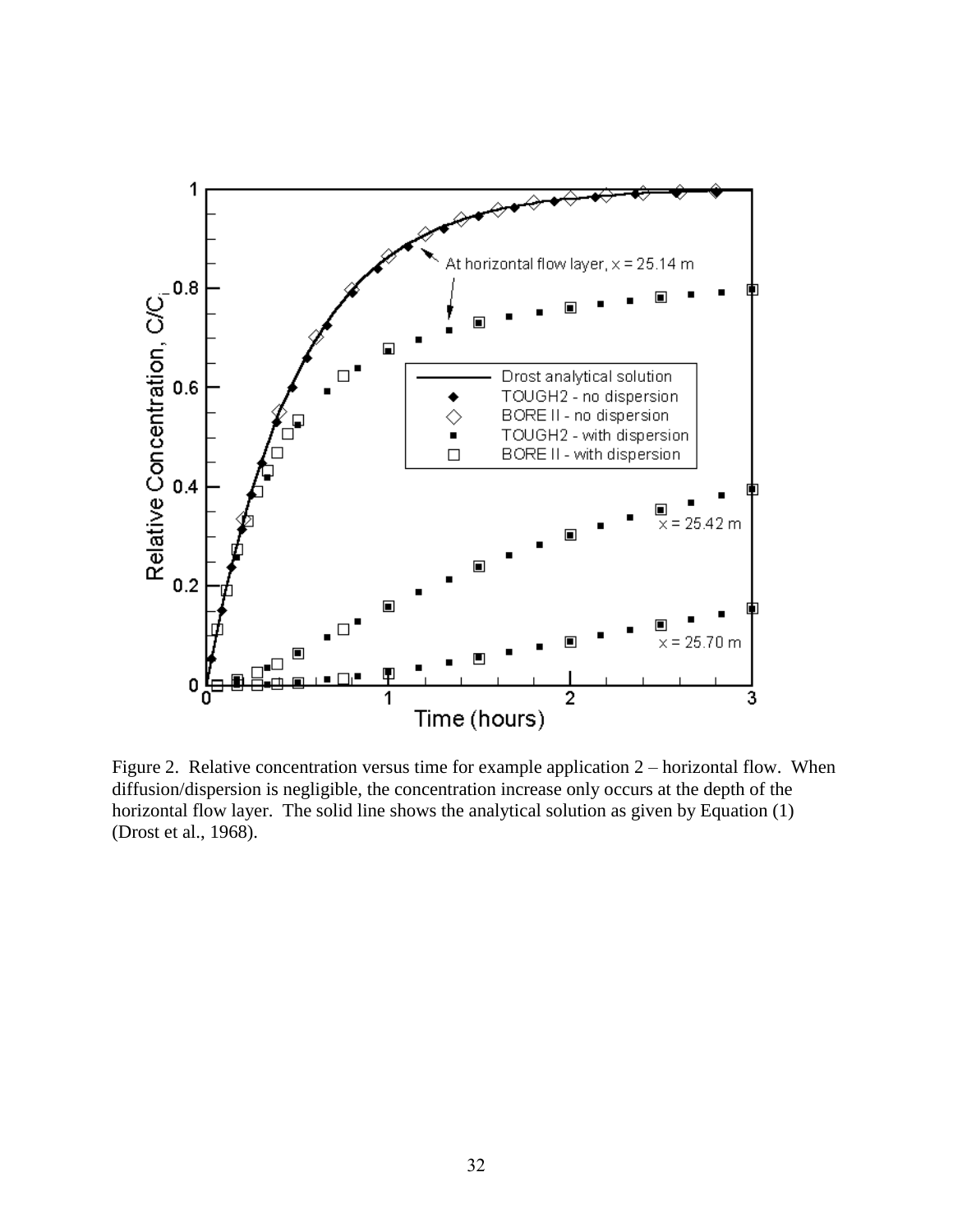

Figure 3. Concentration (= FEC) versus depth at a series of times for example application  $3 - a$ thick layer of horizontal flow. Dashed lines represent field data, solid lines represent BORE II results. Diffusion/dispersion is significant.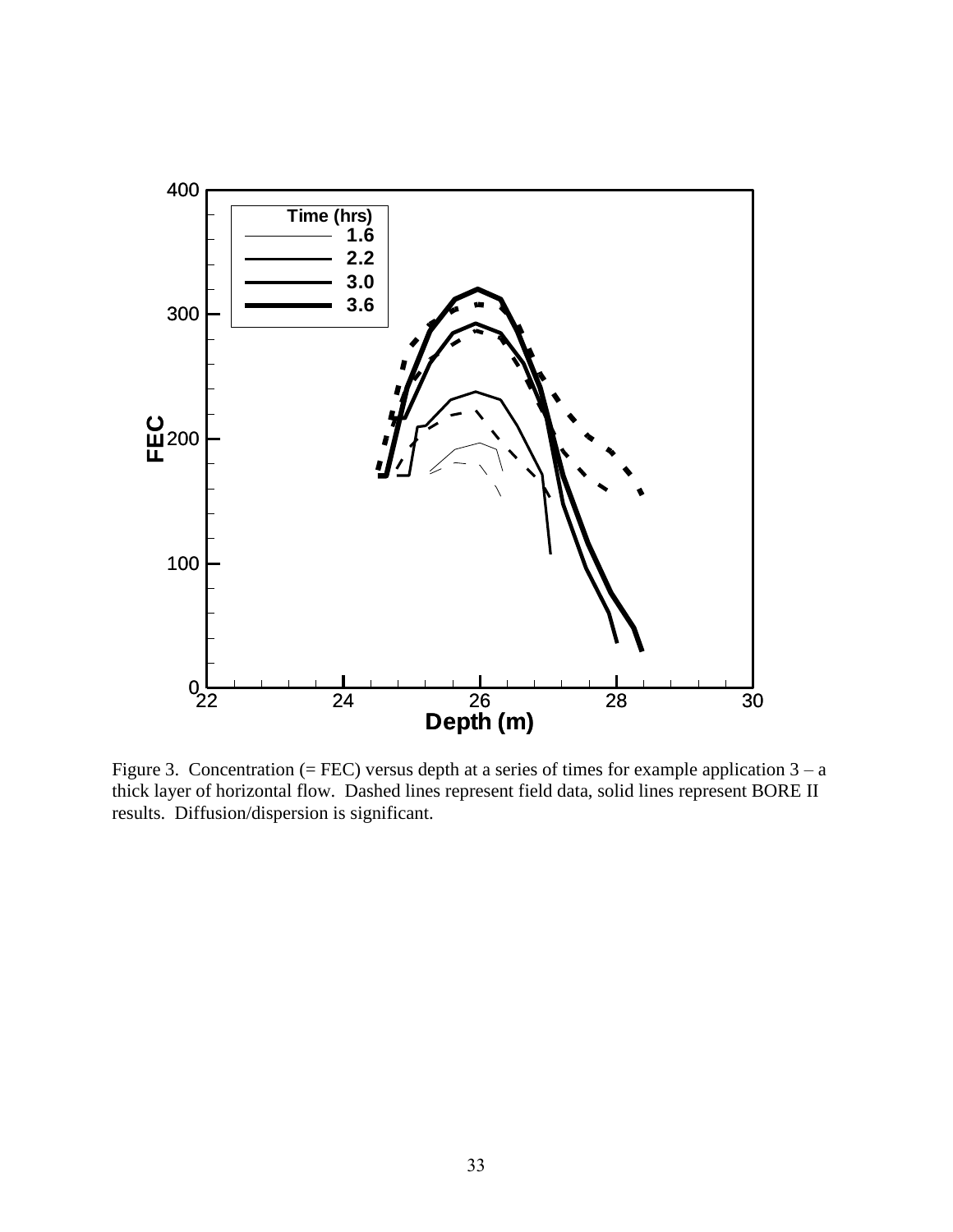

Figure 4. Concentration (= FEC) versus time at the center of the horizontal flow zone of example application 3, illustrating the addition of a data zero time.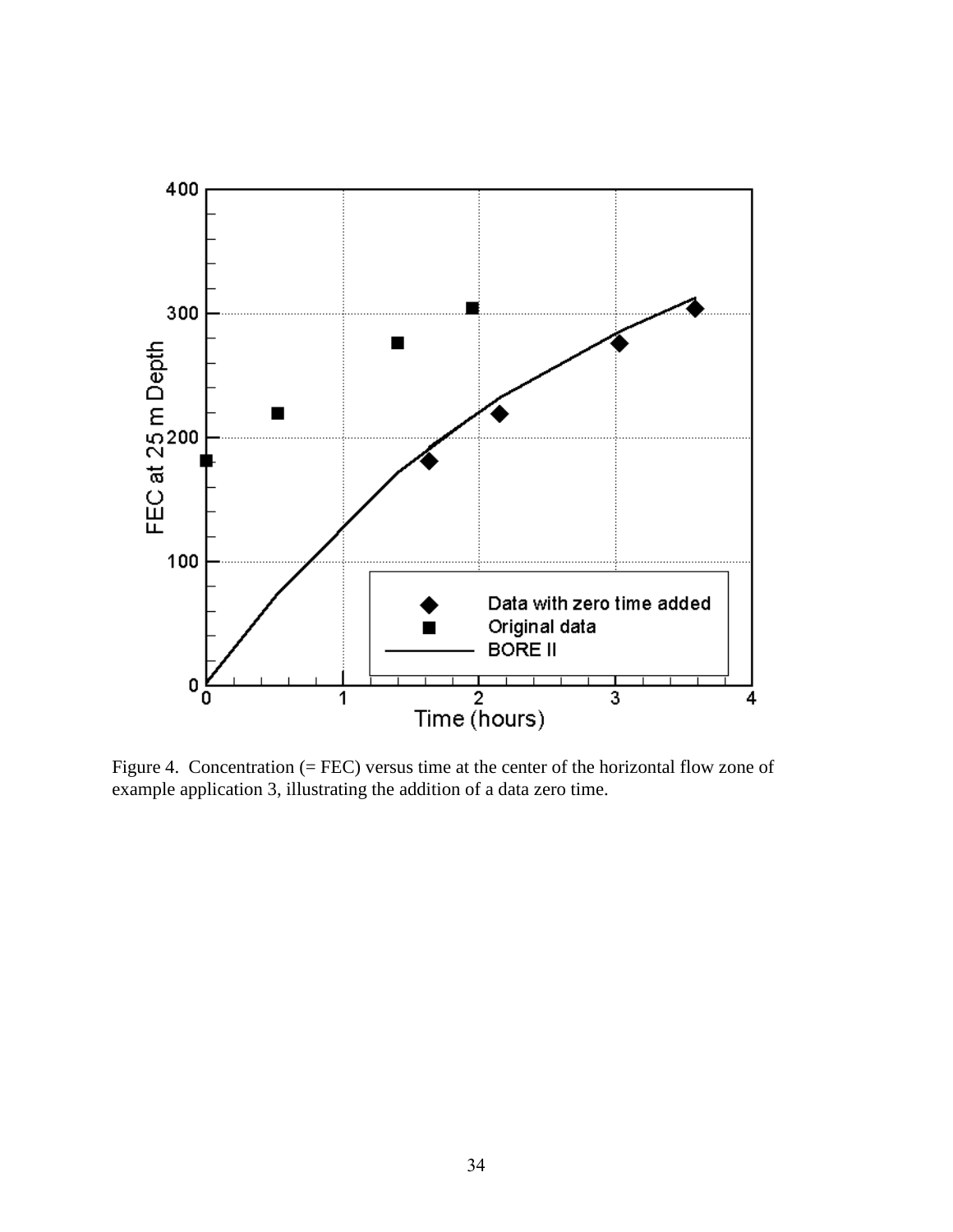

Figure 5. Concentration  $(= FEC)$  versus depth at a series of times for example application  $4$ down flow. Figure is a BORE II screen-print after running option R.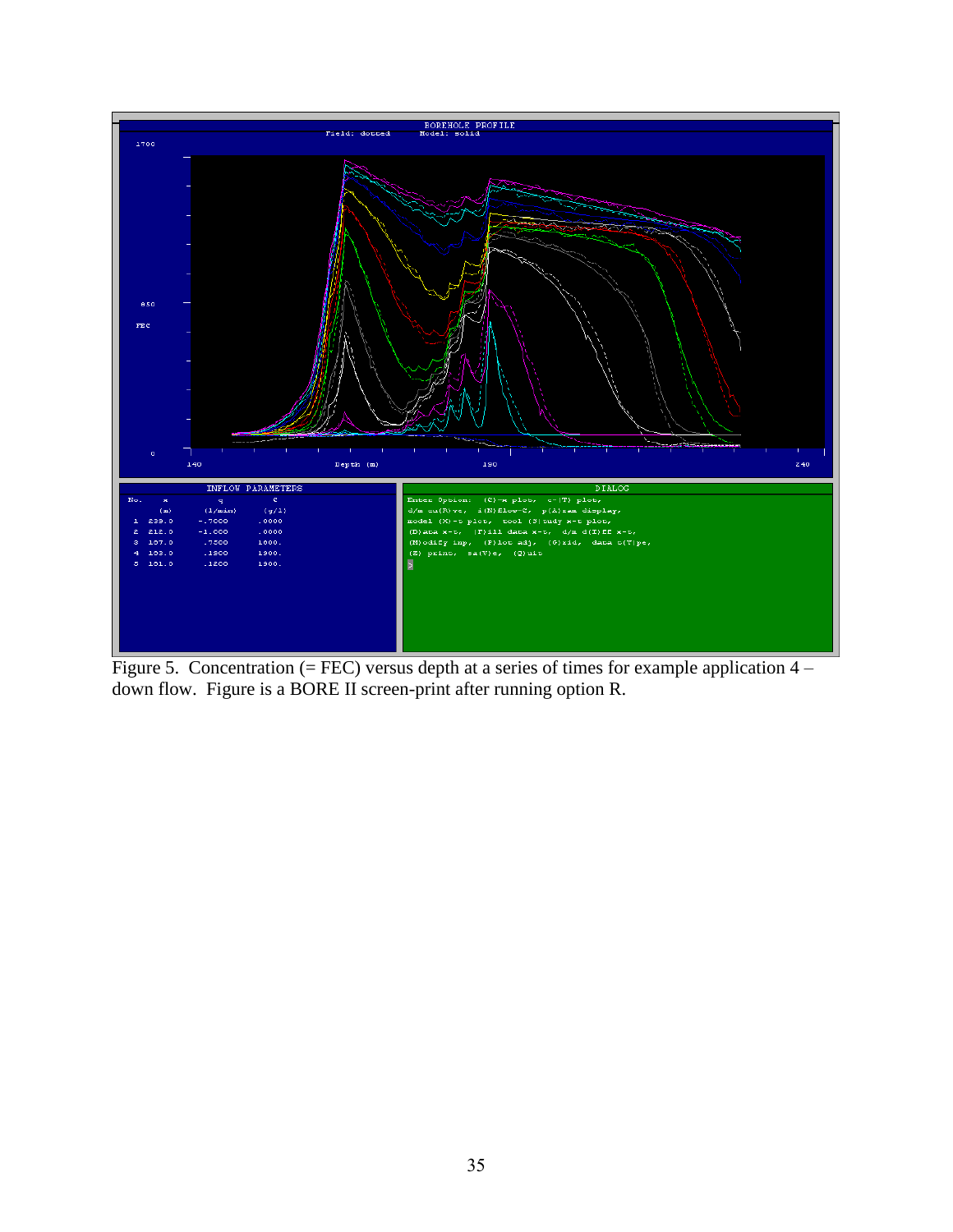

Figure 6. Concentration (= FEC) versus depth at a series of times for example application  $5$ combination flow. Figure is a BORE II screen-print after option R.